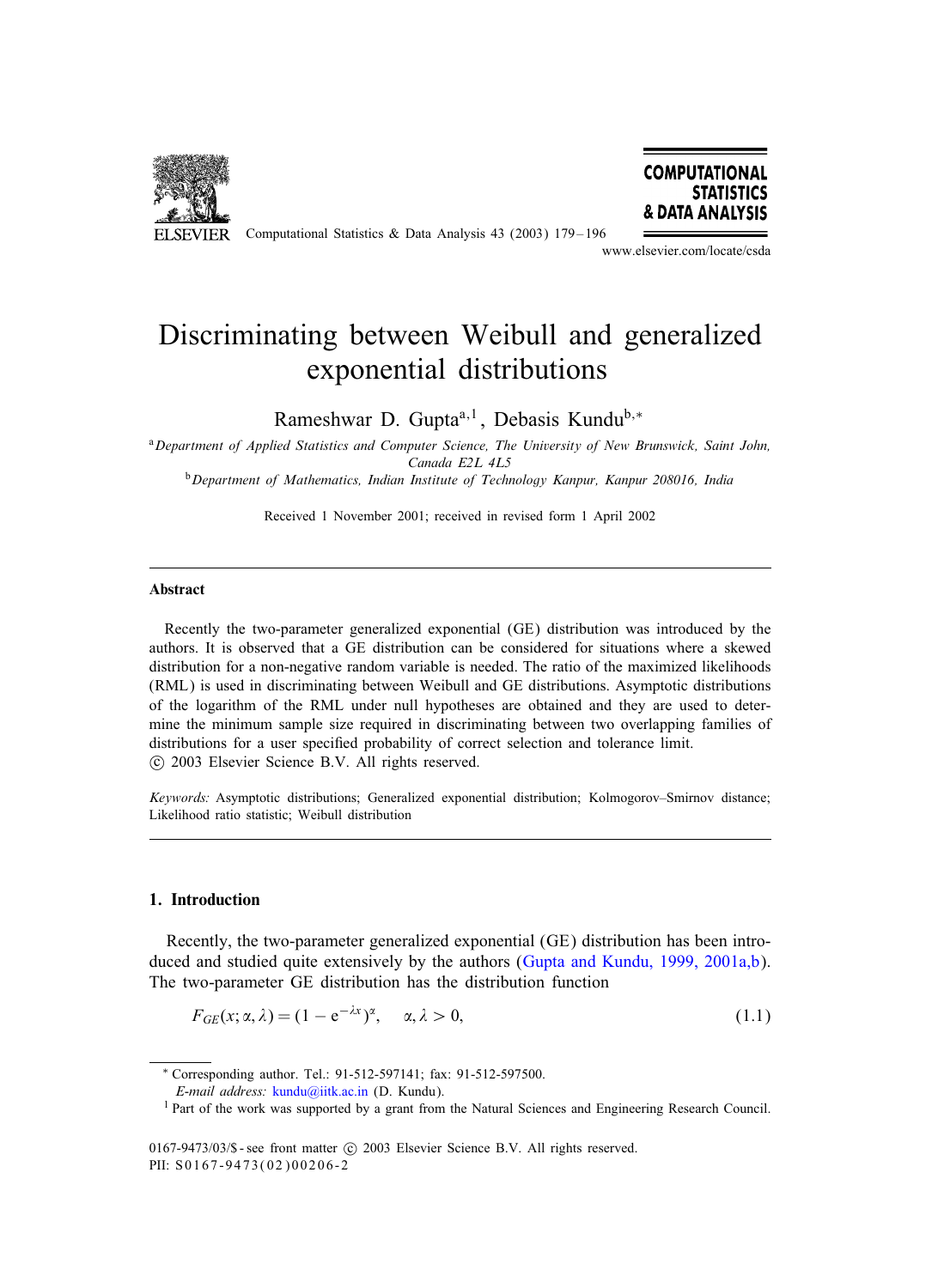

Fig. 1. Density functions of the GE distribution for different values of  $\alpha$  when  $\lambda$  is constant.

density function

$$
f_{GE}(x; \alpha, \lambda) = \alpha \lambda (1 - e^{-\lambda x})^{\alpha - 1} e^{-\lambda x}, \quad \alpha, \lambda > 0,
$$
\n(1.2)

survival function

$$
S_{GE}(x; \alpha, \lambda) = 1 - (1 - e^{-\lambda x})^{\alpha}, \quad \alpha, \lambda > 0
$$
\n(1.3)

and hazard function

$$
h_{GE}(x; \alpha, \lambda) = \frac{\alpha \lambda (1 - e^{-\lambda x})^{\alpha - 1} e^{-\lambda x}}{1 - (1 - e^{-\lambda x})^{\alpha}}, \quad \alpha, \lambda > 0.
$$
 (1.4)

Here  $\alpha$  and  $\lambda$  are shape and scale parameters respectively. Naturally the shape of the density function does not depend on  $\lambda$ . For different values of  $\alpha$ , when  $\lambda = 1$ , we provide density functions of the GE distribution in Fig. 1.

It is clear that they can take different shapes and they are quite similar to Weibull density functions. When  $\alpha = 1$ , it coincides with the exponential distribution. The hazard function of a GE distribution can be increasing, decreasing or constant depending on the shape parameter similarly as a Weibull distribution. Therefore, GE and Weibull distributions are both generalization of an exponential distribution in different ways. If it is known or apparent from the histogram that data are coming from a right tailed distribution, then a GE distribution can be used quite effectively. It is observed that in many situations GE distribution provides *better fit* than a Weibull distribution. Therefore to analyze a skewed lifetime data an experimenter might wish to choose one of the two models. Although, these two models may provide similar data fit for moderate sample sizes but it is still desirable to select the correct or more nearly correct model, since the inferences based on the model will often involve tail probabilities where the affect of the model assumptions will be more crucial. Therefore, even if large sample sizes are not available it is still important to make the best possible decision based on whatever data are available. Discriminating between two distributions have been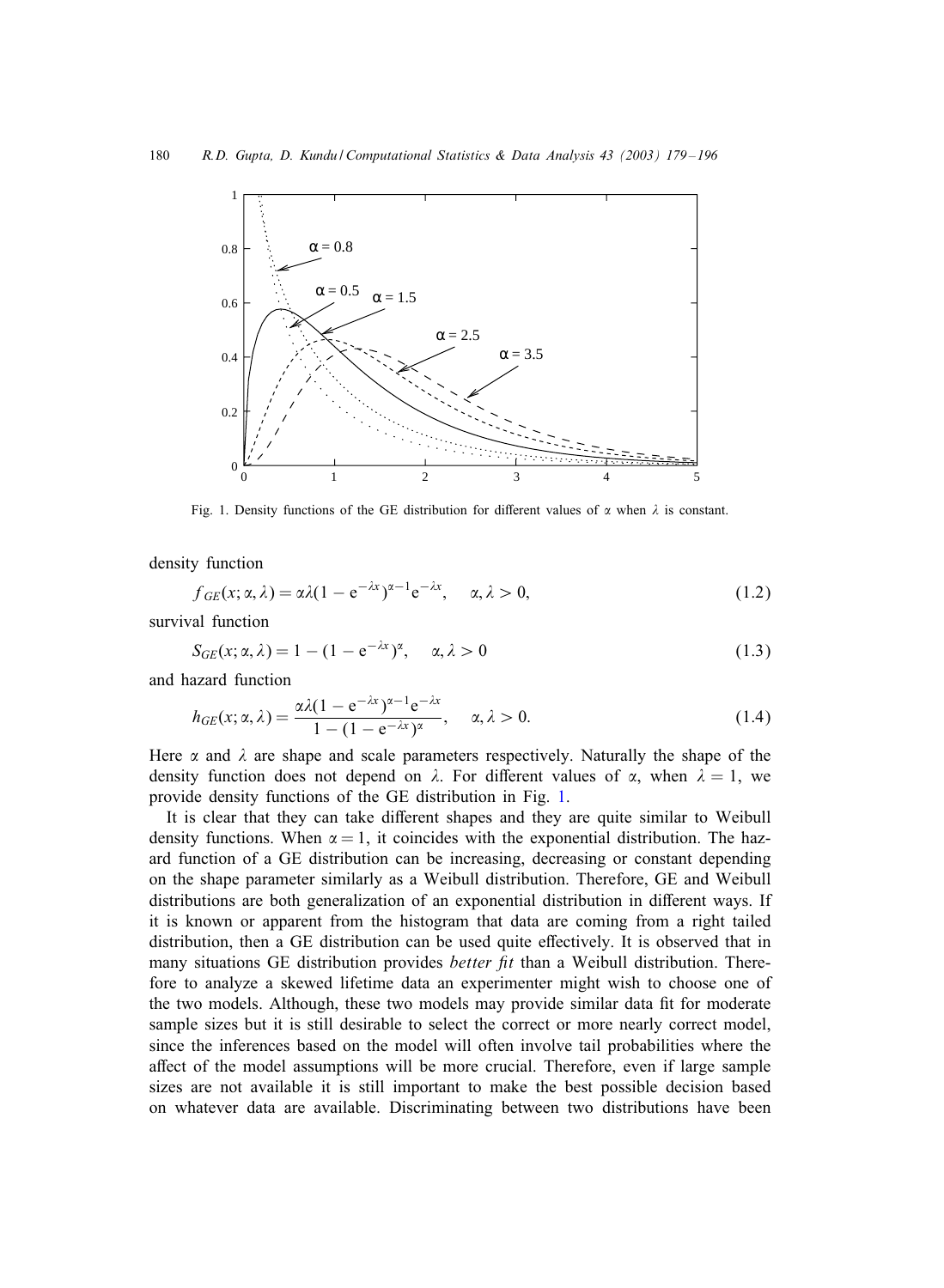<span id="page-2-0"></span>well studied in the statistical literature, see for example the work of [Dumonceaux and](#page-16-0) [Antle \(1973\),](#page-16-0) [Dumonceaux et al. \(1973\),](#page-16-0) [Quesenberry and Kent \(1982\),](#page-17-0) [Balasooriya](#page-16-0) [and Abeysinghe \(1994\)](#page-16-0) and the references cited there.

Recently the ratio of the maximized likelihoods (RML) was used by [Gupta et al.](#page-16-0) [\(2001\)](#page-16-0) in discriminating between two overlapping families of distributions. The idea was originally proposed by [Cox \(1961, 1962\)](#page-16-0) in discriminating between two separate models and [Bain and Engelhardt \(1980\)](#page-16-0) used it in discriminating between Weibull and gamma distributions. In this paper we obtain asymptotic distributions of the RML under null hypotheses. It is observed by a Monte Carlo simulation study that these asymptotic distributions work quite well even when sample size is not too large. Using these asymptotic distributions and the distance between two distribution functions, we determine the minimum sample size needed to discriminate between them at a user specified protection level. Two real life data are analyzed to see how the proposed method works in practice.

The rest of the paper is organized as follows. We brieHy describe the likelihood ratio tests in Section 2. In Section [3,](#page-3-0) we obtain asymptotic distributions of the RML under null hypotheses. In Section [4,](#page-8-0) these asymptotic distributions are used to determine the minimum sample size needed to discriminate between two distributions at a user specified protection level and a tolerance level. Some numerical experiments are performed to observe how these asymptotic results behave for finite samples in Section [5.](#page-10-0) Two real life data sets are analyzed in Section  $6$  and finally the conclusion appears in Section [7.](#page-15-0)

#### 2. Likelihood ratio test

Suppose  $X_1, \ldots, X_n$  are independent and identically distributed (i.i.d) random variables from any one of the two distribution functions. The density of a Weibull random variable with shape parameter  $\beta$  and scale parameter  $\theta$  will be denoted by

$$
f_{WE}(x; \beta, \theta) = \beta \theta^{\beta} x^{\beta - 1} e^{-(x\theta)^{\beta}}.
$$
\n(2.1)

A GE distribution with shape parameter  $\alpha$  and scale parameter  $\lambda$  will be denoted by  $GE(\alpha, \lambda)$ , similarly a Weibull distribution with shape parameter  $\beta$  and scale parameter  $\theta$  will be denoted by  $WE(\beta, \theta)$ . Let us define the likelihood functions assuming that the data are coming from a  $GE(\alpha, \lambda)$  or from a  $WE(\beta, \theta)$  as

$$
L_{GE}(\alpha,\lambda)=\prod_{i=1}^n f_{GE}(x_i;\alpha,\lambda), \quad L_{WE}(\beta,\theta)=\prod_{i=1}^n f_{WE}(x_i;\beta,\theta),
$$

respectively. The RML is defined as

$$
L = \frac{L_{GE}(\hat{\alpha}, \hat{\lambda})}{L_{WE}(\hat{\beta}, \hat{\theta})}.
$$
\n(2.2)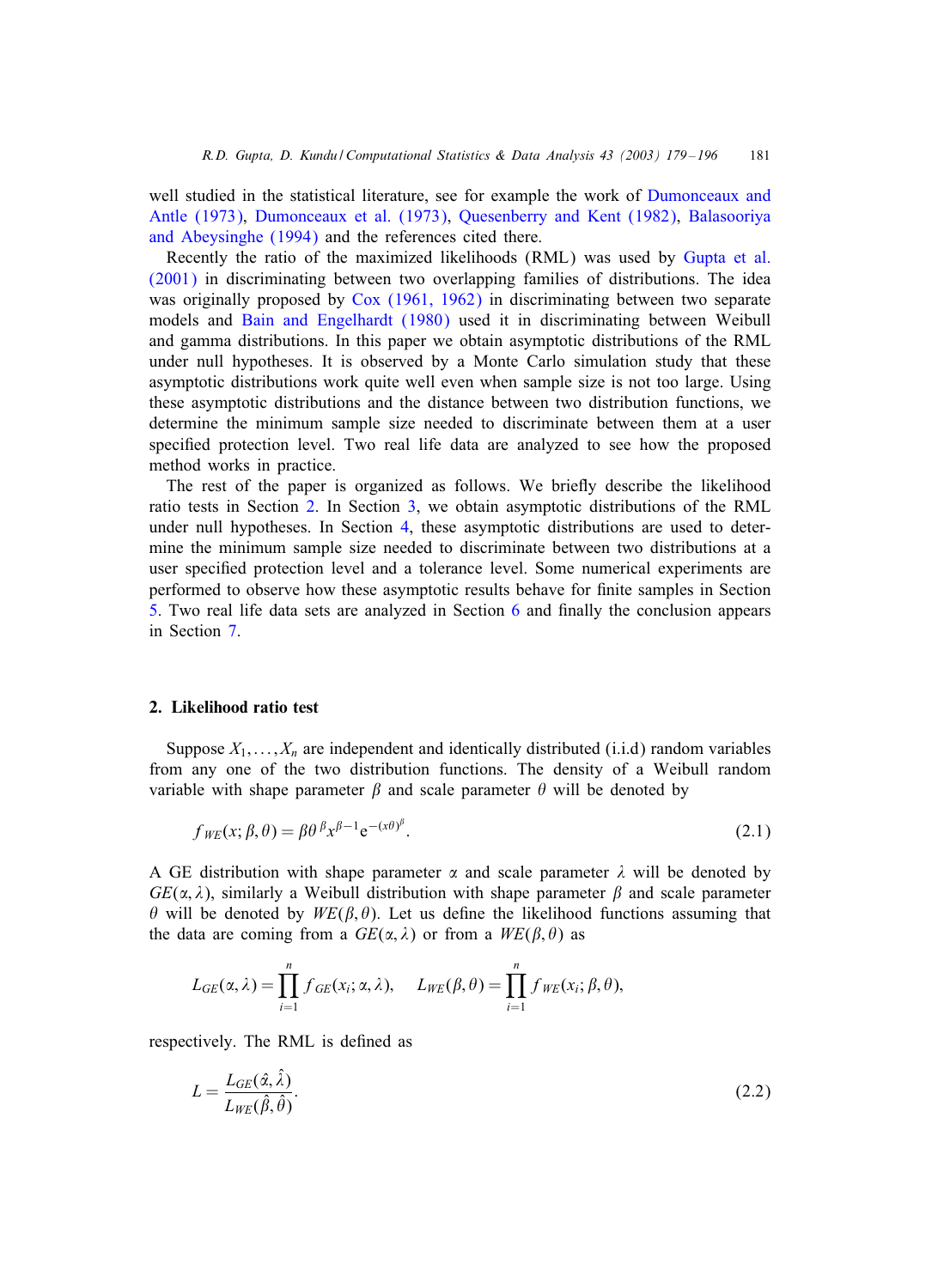<span id="page-3-0"></span>Here  $(\hat{\alpha}, \hat{\lambda})$  and  $(\hat{\beta}, \hat{\theta})$  are the maximum likelihood estimators of  $(\alpha, \lambda)$  and  $(\beta, \theta)$ , respectively. The logarithm of RML can be written as

$$
T = n \left[ \ln \left( \frac{\hat{\alpha} \hat{\lambda} \tilde{X}}{\hat{\beta}} \right) - \frac{\hat{\alpha} - 1}{\hat{\alpha}} - \hat{\lambda} \bar{X} - \hat{\beta} \ln(\hat{\theta} \tilde{X}) + 1 \right],
$$
 (2.3)

where  $\bar{X} = (1/n) \sum_{i=1}^{n} X_i$ ,  $\tilde{X} = (\prod_{i=1}^{n} X_i)^{1/n}$ . Moreover,  $\hat{\alpha}$  and  $\hat{\lambda}$  [\(Gupta and Kundu,](#page-16-0) [2001a\)](#page-16-0) have the following relation:

$$
\hat{\alpha} = -\frac{n}{\sum_{i=1}^{n} \ln(1 - e^{-\hat{\lambda}X_i})}.
$$
\n(2.4)

In case of a Weibull distribution,  $\hat{\theta}$  and  $\hat{\beta}$  satisfy the following relation:

$$
\hat{\theta} = \left(\frac{n}{\sum_{i=1}^{n} X_i^{\hat{\beta}}}\right)^{1/\hat{\beta}}.\tag{2.5}
$$

[Gupta et al. \(2001\)](#page-16-0) proposed the following discrimination procedure. Choose the GE distribution if  $T > 0$ , otherwise choose the Weibull distribution as the preferred model. It can be easily seen that if the data come from a GE distribution then the distribution of T depends only on  $\alpha$  and independent of  $\lambda$  and similarly if the data come from a Weibull distribution, then the distribution of  $T$  depends only of  $\beta$ .

## 3. Asymptotic properties of the RML under null hypotheses

In this section, we obtain asymptotic distributions of the RML statistics under null hypotheses in two different cases. From now on we denote the almost sure convergence by  $a.s.$ 

*Case* 1: The data are coming from a Weibull distribution and the alternative is a GE distribution.

Let us assume that the  $n$  data points are from a Weibull distribution with shape parameter  $\beta$  and scale parameter  $\hat{\theta}$  as given in [\(2.1\)](#page-2-0).  $\hat{\beta}$ ,  $\hat{\theta}$ ,  $\hat{\alpha}$  and  $\hat{\lambda}$  are same as defined earlier. We use the following notations. For any Borel Measurable function h(.),  $E_{WE}(h(U))$  and  $V_{WE}(h(U))$  denote mean and variance of  $h(U)$  under the assumption that U follows  $W E(.,.)$ . Similarly we can define  $E_{GE}(h(U))$  and  $V_{GE}(h(U))$ as mean and variance of  $h(U)$  under the assumption that U follows  $GE(.,.)$ . If  $g(.)$ and  $h(.)$  are two Borel Measurable functions, we can define along the same line  $cov_{WE}(g(U), h(U)) = E_{WE}(g(U)h(U)) - E_{WE}(g(U))E_{WE}(h(U))$  and  $cov_{GE}(g(U), h(U))$  $= E_{GE}(g(U)h(U)) - E_{GE}(g(U))E_{GE}(h(U))$ , where U follows  $W E(.,.)$  and  $GE(.,.)$ respectively. Now we have the following lemma.

**Lemma 1.** *Suppose data are from WE(* $\beta$ *,*  $\theta$ *), then as*  $n \to \infty$ *, we have* (i)  $\hat{\beta} \rightarrow \beta \stackrel{\text{d}}{a.s.}, \hat{\theta} \rightarrow \theta \stackrel{\text{d}}{a.s.}, where$ 

$$
E_{WE}[\ln(f_{WE}(X;\beta,\theta))] = \max_{\tilde{\beta},\tilde{\theta}} E_{WE}[\ln(f_{WE}(X;\tilde{\beta},\tilde{\theta}))].
$$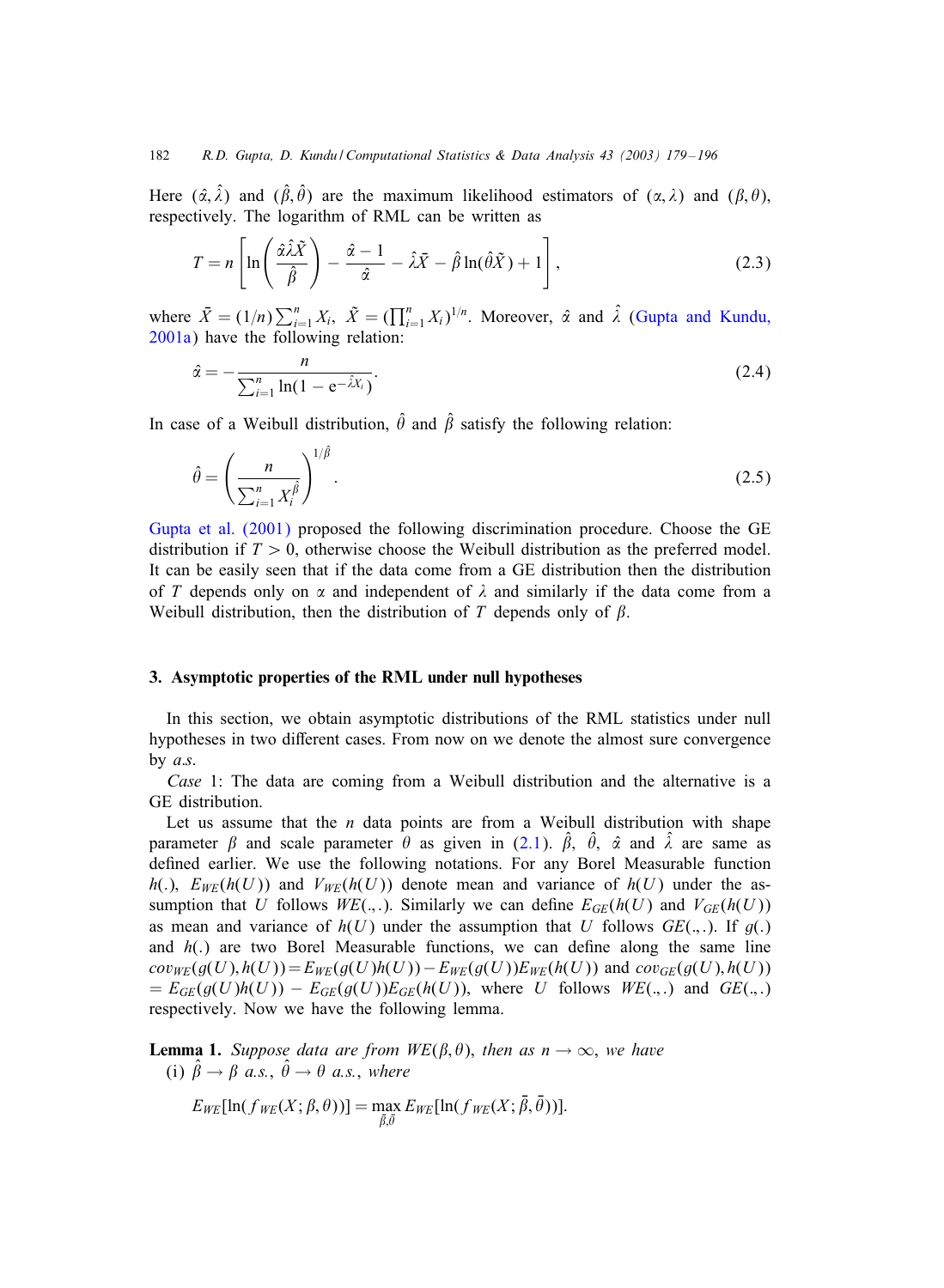<span id="page-4-0"></span>(ii) 
$$
\hat{\alpha} \to \tilde{\alpha} \text{ a.s., } \hat{\lambda} \to \tilde{\lambda} \text{ a.s., where}
$$
  
\n
$$
E_{WE}[\ln(f_{GE}(X; \tilde{\alpha}, \tilde{\lambda}))] = \max_{\alpha, \lambda} E_{WE}[\ln(f_{GE}(X; \alpha, \lambda))].
$$

Note that  $\tilde{\alpha}$  and  $\tilde{\lambda}$  may depend on  $\beta$  and  $\theta$  but we do not make it explicit for brevity. Let us denote  $T^* = \ln(L_{GE}(\tilde{\alpha}, \tilde{\lambda})/L_{WE}(\beta, \theta)).$ 

(iii)  $n^{-1/2}[T - E_{WE}(T)]$  is asymptotically equivalent to  $n^{-1/2}[T^* - E_{WE}(T^*)]$ .

Proof. The proof follows using the similar argument of [White \(1982, Theorem 1\)](#page-17-0) and therefore it is omitted.  $\square$ 

Theorem 1. *Under the assumption that the data are from a Weibull distribution*, *the distribution of* T *is approximately normally distributed with mean*  $E_{WE}(T)$  *and variance*  $V_{WE}(T)$ .

**Proof.** Using the Central Limit Theorem, it can be easily shown that  $n^{-1/2}[T^* E_{WE}(T^*)$ ] is asymptotically normally distributed. Therefore the proof immediately fol-lows from part (iii) of Lemma [1](#page-3-0) and using the Central Limit Theorem.  $\Box$ 

Now we discuss how to obtain  $\tilde{\alpha}$ ,  $\tilde{\lambda}$ ,  $E_{WE}(T)$  and  $V_{WE}(T)$ . Let us define

$$
g(\alpha, \lambda) = E_{WE}[\ln(f_{GE}(X; \alpha, \lambda))]
$$
  
=  $E_{WE}[\ln(\alpha) + \ln(\lambda) - \lambda X + (\alpha - 1) \ln(1 - e^{-\lambda X})]$   
=  $\ln(\alpha) + \ln(\lambda) - \frac{\lambda}{\theta} \Gamma\left(1 + \frac{1}{\beta}\right) + (\alpha - 1)v\left(\beta, \frac{\lambda}{\theta}\right),$  (3.1)

where

$$
v(x, y) = \int_0^\infty \ln(1 - e^{-yz^{1/x}}) e^{-z} dz.
$$
 (3.2)

Therefore,  $\tilde{\alpha}$  and  $\tilde{\lambda}$  can be obtained as solutions of

$$
\frac{1}{\tilde{\alpha}} + v\left(\beta, \frac{\tilde{\lambda}}{\theta}\right) = 0\tag{3.3}
$$

and

$$
\frac{1}{\tilde{\lambda}} - \frac{1}{\theta} \Gamma \left( 1 + \frac{1}{\beta} \right) + \frac{\tilde{\alpha} - 1}{\theta} v_2 \left( \beta, \frac{\tilde{\lambda}}{\theta} \right) = 0. \tag{3.4}
$$

Here  $v_2(x, y)$  is the derivative of  $v(x, y)$  with respect to the second argument y, i.e.

$$
v_2(x, y) = \int_0^\infty e^{-z} \frac{z^{1/x} e^{-yz^{1/x}}}{(1 - e^{-yz^{1/x}})} dz.
$$
 (3.5)

From (3.3), it is immediate that  $(\tilde{\lambda}/\theta)$  is a function of  $\tilde{\alpha}$  and  $\beta$ . Therefore, from (3.4) it follows that  $\tilde{\alpha}$  is a function of  $\beta$  only and in turn  $(\tilde{\lambda}/\theta)$  is also a function of  $\beta$  only. Now we provide the expressions for  $E_{WE}(T)$  and  $V_{WE}(T)$ . Note that  $\lim_{n\to\infty} E_{WE}(T)/n$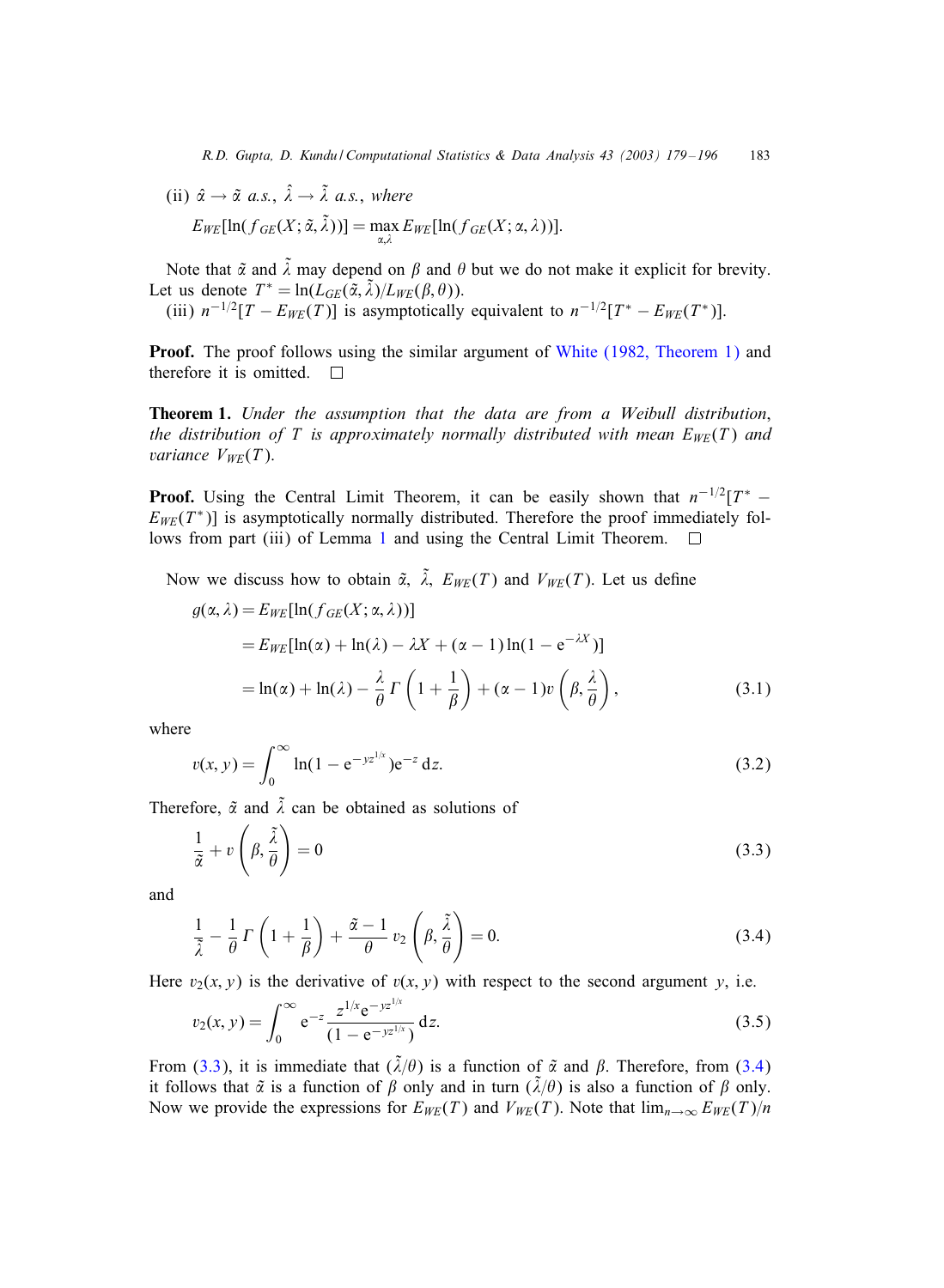<span id="page-5-0"></span>and  $\lim_{n\to\infty}V_{WE}(T)/n$  exist. Suppose we denote  $\lim_{n\to\infty}E_{WE}(T)/n = AM_{WE}(\beta)$  and  $\lim_{n\to\infty} V_{WE}(T)/n = AV_{WE}(\beta)$ , therefore for large *n*,

$$
\frac{E_{WE}(T)}{n} \approx AM_{WE}(\beta) = E_{WE}[\ln(f_{GE}(X; \tilde{\alpha}, \tilde{\lambda})) - \ln(f_{WE}(X; \beta, \theta))]
$$

$$
= \ln(\tilde{\alpha}) + \ln\left(\frac{\tilde{\lambda}}{\theta}\right) + (\tilde{\alpha} - 1)E_{WE}[\ln(1 - e^{-(\tilde{\lambda}/\theta)Y})] - \ln(\beta)
$$

$$
- \left(\frac{\tilde{\lambda}}{\theta}\right)\Gamma\left(1 + \frac{1}{\beta}\right) - (\beta - 1)\frac{\psi(1)}{\beta} + 1.
$$
(3.6)

Here Y is a random variable such that Y follows  $WE(\beta, 1)$  and  $\psi(.)$  is the digamma function. We also have

$$
\frac{V_{WE}(T)}{n} \approx AV_{WE}(\beta) = V_{WE}[\ln(f_{GE}(X; \tilde{\alpha}, \tilde{\lambda})) - \ln(f_{WE}(X; \beta, \theta))]
$$
\n
$$
= V_{WE}\left[ (\tilde{\alpha} - 1) \ln(1 - e^{-(\tilde{\lambda}/\theta)Y}) - (\frac{\tilde{\lambda}}{\theta}) Y - (\beta - 1) \ln(Y) + Y^{\beta} \right]
$$
\n
$$
= (\tilde{\alpha} - 1)^{2} V_{WE}[\ln(1 - e^{-(\tilde{\lambda}/\theta)Y})] + (\frac{\tilde{\lambda}}{\theta})^{2} \left[ \Gamma\left(\frac{2}{\beta} + 1\right) - \Gamma^{2}\left(\frac{1}{\beta} + 1\right) \right]
$$
\n
$$
+ 1 + (\beta - 1)^{2} \frac{\psi'(1)}{\beta^{2}} - 2(\tilde{\alpha} - 1) \frac{\tilde{\lambda}}{\theta} cov_{WE}(\ln(1 - e^{-(\tilde{\lambda}/\theta)Y}), Y)
$$
\n
$$
- 2(\tilde{\alpha} - 1)(\beta - 1) cov_{WE}(\ln(1 - e^{-(\tilde{\lambda}/\theta)Y}), \ln(Y))
$$
\n
$$
+ 2(\tilde{\alpha} - 1) cov_{WE}(\ln(1 - e^{-(\tilde{\lambda}/\theta)Y}), Y^{\beta})
$$
\n
$$
+ 2(\frac{\tilde{\lambda}}{\theta}) \frac{(\beta - 1)}{\beta} \left[ \psi\left(\frac{1}{\beta} + 1\right) \Gamma\left(\frac{1}{\beta} + 1\right) - \Gamma\left(\frac{1}{\beta} + 1\right) \psi(1) \right]
$$
\n
$$
- 2(\frac{\tilde{\lambda}}{\theta}) \left[ \Gamma\left(\frac{(\beta + 1)}{\beta} + 1\right) - \Gamma\left(\frac{1}{\beta} + 1\right) \right]
$$
\n
$$
+ 2 \frac{(\beta - 1)}{\beta} [\psi(2) - \psi(1)]. \tag{3.7}
$$

*Case* 2: The data are coming from a GE distribution and the alternative is a Weibull distribution.

Let us assume that a sample  $X_1, \ldots, X_n$  of size *n* is obtained from  $GE(\alpha, \lambda)$  and the alternative is  $WE(\beta, \theta)$ . We denote  $\hat{\alpha}$ ,  $\hat{\lambda}$ ,  $\hat{\beta}$  and  $\hat{\theta}$  as the MLEs of  $\alpha$ ,  $\lambda$ ,  $\beta$  and  $\theta$ , respectively. In this case we have the following lemma.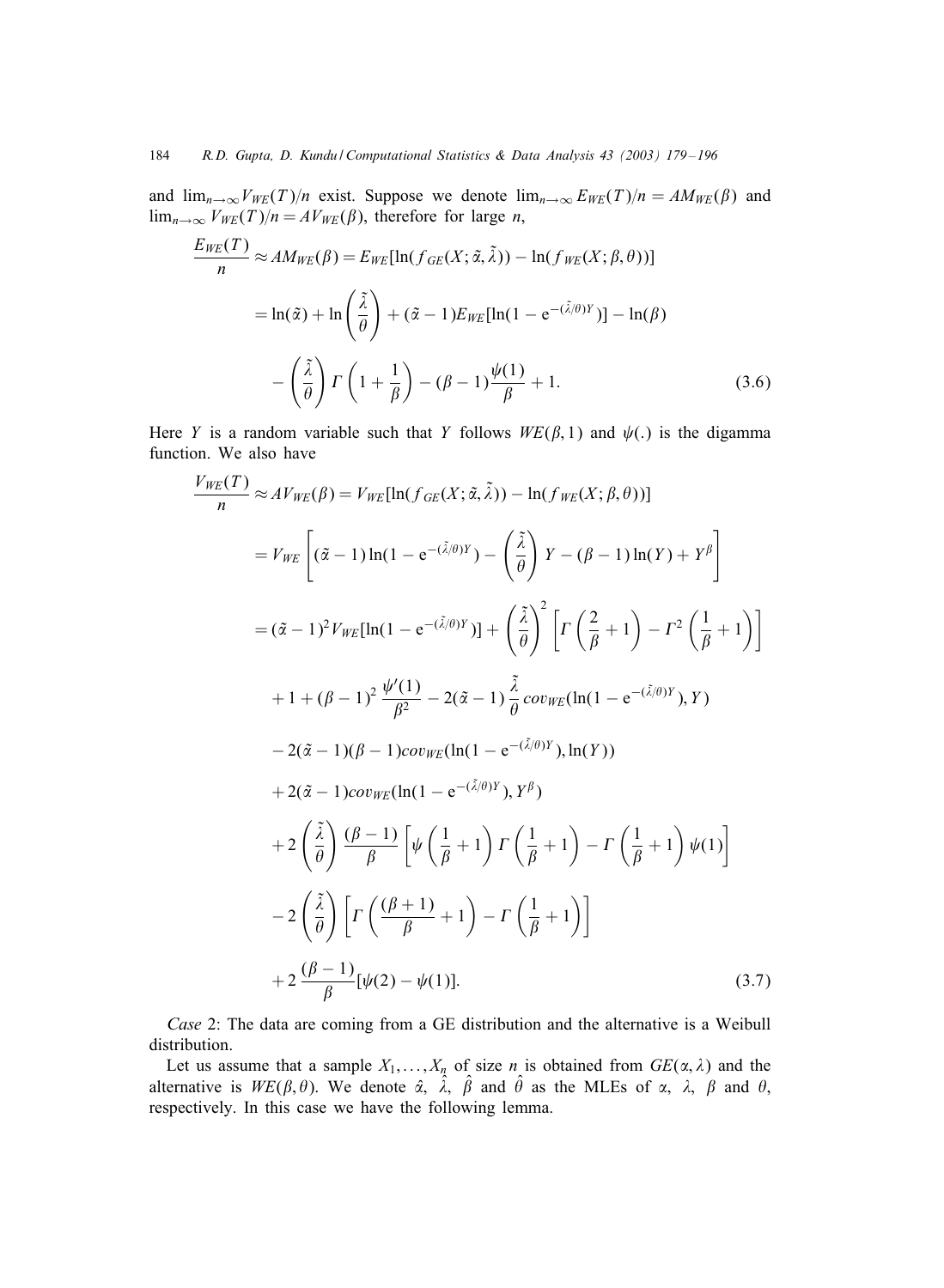<span id="page-6-0"></span>Lemma 2. *Under the assumption that the data are from a GE distribution and as*  $n \rightarrow \infty$ , we have

(i) 
$$
\hat{\alpha} \to \alpha
$$
 a.s.,  $\hat{\lambda} \to \lambda$  a.s., where  

$$
E_{GE}[\ln(f_{GE}(X; \alpha, \lambda))] = \max_{\tilde{\alpha}, \tilde{\lambda}} E_{GE}[\ln(f_{GE}(X; \tilde{\alpha}, \tilde{\lambda}))].
$$

(ii) 
$$
\hat{\beta} \rightarrow \tilde{\beta} a.s.
$$
,  $\hat{\theta} \rightarrow \tilde{\theta} a.s.$ , where  

$$
E_{GE}[\ln(f_{WE}(X; \tilde{\beta}, \tilde{\theta}))] = \max_{\beta, \theta} E_{GE}[\ln(f_{WE}(X; \beta, \theta))].
$$

Note that here also  $\tilde{\beta}$  and  $\tilde{\theta}$  may depend on  $\alpha$  and  $\lambda$  but we do not make it explicit for brevity. Let us denote  $T_* = \ln(L_{GE}(\alpha, \lambda)/L_{WE}(\tilde{\beta}, \tilde{\theta}))$ .

(iii)  $n^{-1/2}[T - E_{GE}(T)]$  is asymptotically equivalent to  $n^{-1/2}[T_* - E_{GE}(T_*)]$ .

Theorem 2. *Under the assumption that the data are from a GE distribution*, T *is approximately normally distributed with mean*  $E_{GE}(T)$  *and variance*  $V_{GE}(T)$ *.* 

Now to obtain  $\tilde{\beta}$  and  $\tilde{\theta}$ , let us define

$$
h(\beta, \theta) = E_{GE}[\ln(f_{WE}(X; \beta, \theta))]
$$
  
=  $E_{GE}[\ln(\beta) + \beta \ln(\theta) + (\beta - 1) \ln(X) - (X\theta)^{\beta}]$   
=  $\ln(\beta) + \beta \left[ \ln\left(\frac{\theta}{\lambda}\right) + E_{GE}(\ln(Z)) \right] - E_{GE}(\ln(X)) - \alpha w \left(\beta, \frac{\theta}{\lambda}\right),$  (3.8)

here

$$
w(x, y) = y^x \int_0^\infty u^x (1 - e^{-u})^{\alpha - 1} e^{-u} du,
$$
\n(3.9)

X follows  $GE(\alpha, \lambda)$  and Z follows  $GE(\alpha, 1)$ . Therefore,  $\tilde{\beta}$  and  $\tilde{\theta}$  can be obtained as solutions of

$$
\frac{1}{\tilde{\beta}} + \ln\left(\frac{\tilde{\theta}}{\lambda}\right) + E_{GE}(\ln(Z)) - \alpha w_1\left(\tilde{\beta}, \frac{\tilde{\theta}}{\lambda}\right) = 0
$$
\n(3.10)

and

$$
\frac{\tilde{\beta}}{\tilde{\theta}} - \frac{\alpha}{\lambda} w_2 \left( \tilde{\beta}, \frac{\tilde{\theta}}{\lambda} \right) = 0.
$$
\n(3.11)

Here  $w_1(x, y)$  and  $w_2(x, y)$  are the derivatives of  $w(x, y)$  with respect to x and y, respectively, i.e.,

$$
w_1(x, y) = \int_0^\infty (yu)^x (\ln(y) + \ln(u)) (1 - e^{-u})^{\alpha - 1} e^{-u} du
$$

and

$$
w_2(x, y) = xy^{x-1} \int_0^\infty u^x (1 - e^{-u})^{x-1} e^{-u} du.
$$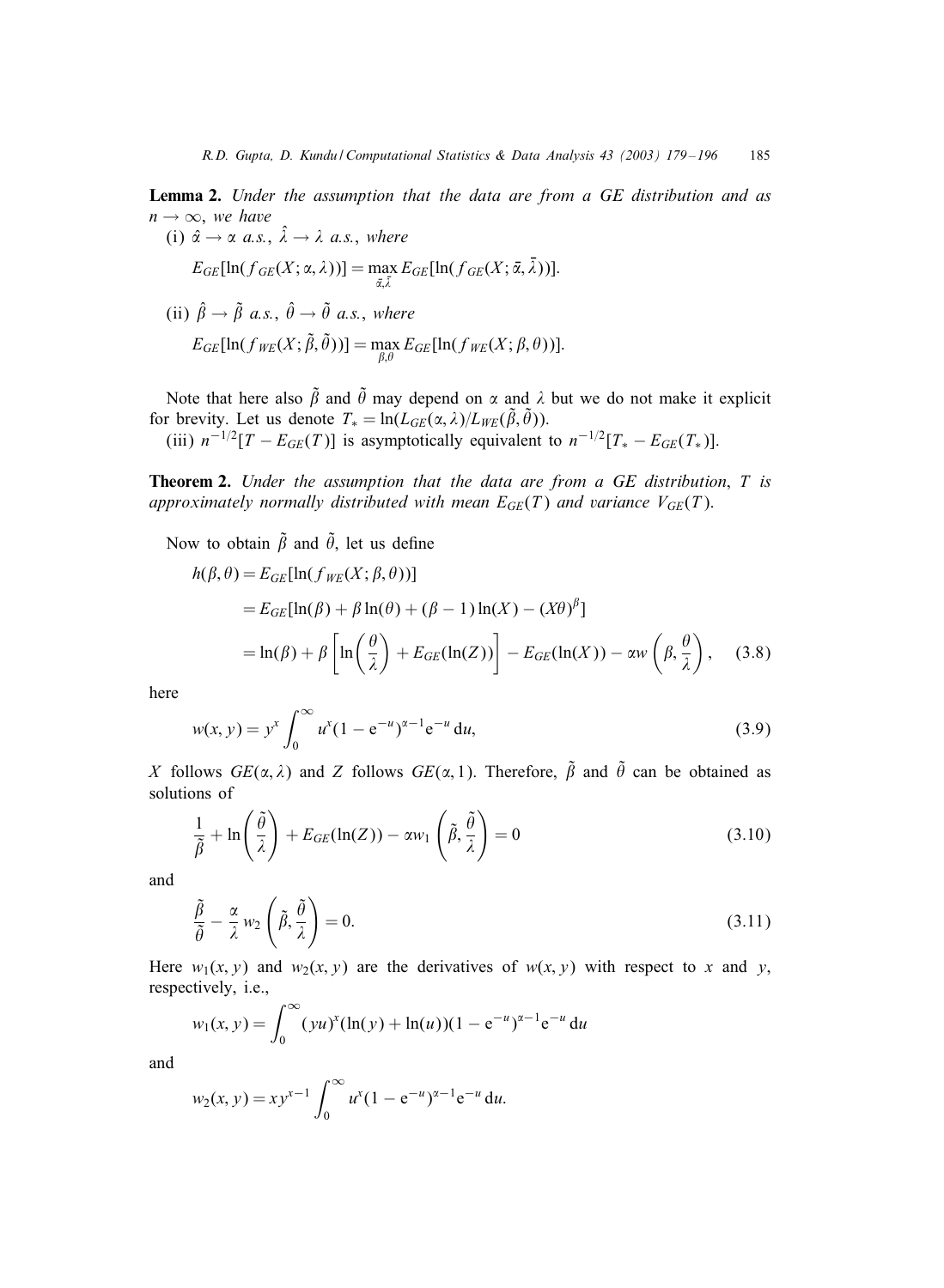<span id="page-7-0"></span>Note that as before  $\tilde{\theta}/\lambda$  and  $\tilde{\beta}$  both are functions of  $\alpha$  only. Now we provide the expressions for  $E_{GE}(T)$  and  $V_{GE}(T)$ . Similarly as before, we observe that  $\lim_{n\to\infty} E_{GE}(T)/n$ and  $\lim_{n\to\infty} V_{GE}(T)/n$  exist. Suppose we denote  $\lim_{n\to\infty} E_{GE}(T)/n = AM_{GE}(\alpha)$  and  $\lim_{n\to\infty}V_{GE}(T)/n = AV_{GE}(\alpha)$  then for large *n*,

$$
\frac{E_{GE}(T)}{n} \approx AM_{GE}(\alpha) = E_{GE}[\ln(f_{GE}(X; \alpha, \lambda)) - \ln(f_{WE}(X; \tilde{\beta}, \tilde{\theta}))]
$$
  
=  $\ln(\alpha) - \frac{(\alpha - 1)}{\alpha} - (\psi(\alpha + 1) - \psi(1)) - \ln(\tilde{\beta}) - (\tilde{\beta} - 1)E_{GE}(\ln(Z))$   

$$
- \tilde{\beta} \ln\left(\frac{\tilde{\theta}}{\lambda}\right) + \left(\frac{\tilde{\theta}}{\lambda}\right)^{\tilde{\beta}} E_{GE}(Z^{\tilde{\beta}}),
$$
(3.12)

here  $X$  and  $Z$  are same as defined before. Also

$$
\frac{V_{GE}(T)}{n} \approx AV_{GE}(\alpha) = V_{GE}[\ln(f_{GE}(X; \alpha, \lambda)) - \ln(f_{WE}(X; \tilde{\beta}, \tilde{\theta}))]
$$
  
\n
$$
= V_{GE} \left[ (\alpha - 1) \ln(1 - e^{-Z}) - Z - (\tilde{\beta} - 1) \ln(Z) + \left(\frac{\tilde{\theta}}{\lambda}\right)^{\tilde{\beta}} Z^{\tilde{\beta}} \right]
$$
  
\n
$$
= \frac{(\alpha - 1)^2}{\alpha^2} + (\psi'(1) - \psi'(\alpha + 1)) + (\tilde{\beta} - 1)^2 V_{GE}(\ln(Z))
$$
  
\n
$$
+ \left(\frac{\tilde{\theta}}{\lambda}\right)^{2\tilde{\beta}} V_{GE}(Z^{\tilde{\beta}}) - 2(\alpha - 1) cov_{GE}(\ln(1 - e^{-Z}), Z)
$$
  
\n
$$
+ 2(\tilde{\beta} - 1)(\alpha - 1) cov_{GE}(\ln(1 - e^{-Z}), \ln(Z))
$$
  
\n
$$
+ 2(\alpha - 1) \left(\frac{\tilde{\theta}}{\lambda}\right)^{\tilde{\beta}} cov_{GE}(\ln(1 - e^{-Z}), Z^{\tilde{\beta}}) + 2(\tilde{\beta} - 1) cov_{GE}(Z, \ln(Z))
$$
  
\n
$$
- 2 \left(\frac{\tilde{\theta}}{\lambda}\right)^{\tilde{\beta}} cov_{GE}(Z, Z^{\tilde{\beta}}) - 2(\tilde{\beta} - 1) \left(\frac{\tilde{\theta}}{\lambda}\right)^{\tilde{\beta}} cov_{GE}(\ln(Z), Z^{\tilde{\beta}}).
$$
 (3.13)

Note that  $\tilde{\alpha}$ ,  $\tilde{\lambda}$ ,  $AM_{WE}(\beta)$ ,  $AV_{WE}(\beta)$ ,  $\tilde{\beta}$ ,  $\tilde{\theta}$ ,  $AM_{GE}(\alpha)$  and  $AV_{GE}(\alpha)$  are quite difficult to compute numerically. We present  $\tilde{\alpha}$ ,  $\tilde{\lambda}$  as obtained from [\(3.3\)](#page-4-0), [\(3.4\)](#page-4-0) and also  $AM_{WE}(\beta)$  and  $AV_{WE}(\beta)$  for different values of  $\beta$  (note that they are independent of  $\theta$ ) in Table [1.](#page-8-0) We also present  $\tilde{\beta}$ ,  $\tilde{\theta}$  as obtained from [\(3.10\)](#page-6-0) and [\(3.11\)](#page-6-0) and also  $AM_{GE}(\alpha)$ and  $AV_{GE}(\alpha)$  for different values of  $\alpha$  in Table [2](#page-8-0) for convenience.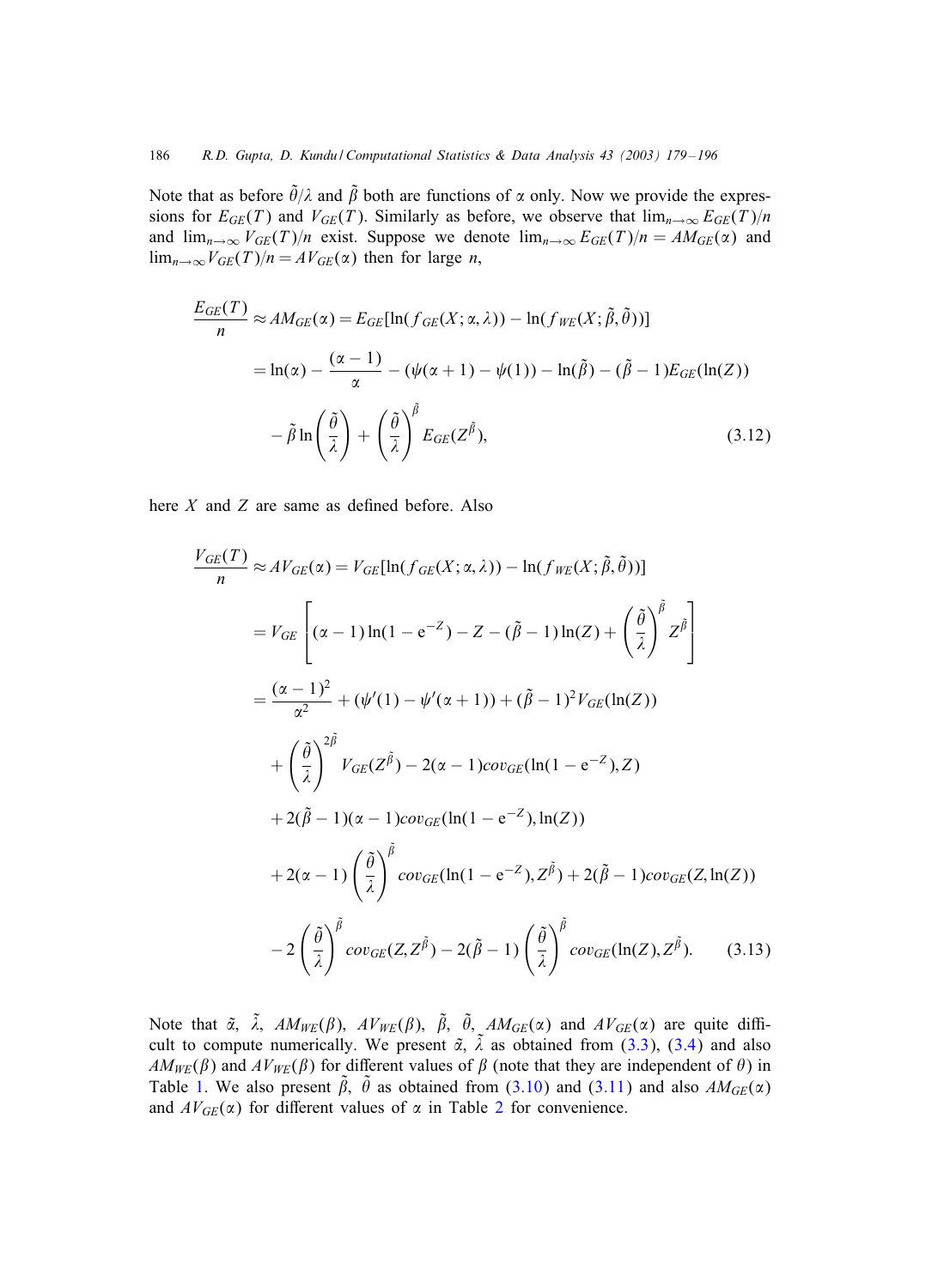<span id="page-8-0"></span>Table 1 Different values of  $AM_{WE}(\beta)$ ,  $AV_{WE}(\beta)$ ,  $\tilde{\alpha}$  and  $\tilde{\lambda}$  for different  $\beta$ 

| β   | $AM_{WE}(\beta)$ | $AV_{WE}(\beta)$ | ã     | Λ     |
|-----|------------------|------------------|-------|-------|
| 0.6 | $-0.0192$        | 0.0950           | 0.474 | 0.410 |
| 0.8 | $-0.0032$        | 0.0090           | 0.722 | 0.721 |
| 1.2 | $-0.0021$        | 0.0061           | 1.390 | 1.307 |
| 1.4 | $-0.0072$        | 0.0165           | 1.823 | 1.565 |
| 1.6 | $-0.0137$        | 0.0296           | 2.334 | 1.802 |
| 1.8 | $-0.0209$        | 0.0439           | 2.885 | 2.006 |
| 2.0 | $-0.0284$        | 0.0587           | 3.639 | 2.239 |

Table 2 Different values of  $AM_{GE}(\alpha)$ ,  $AV_{GE}(\alpha)$ ,  $\tilde{\beta}$  and  $\tilde{\theta}$  for different  $\alpha$ 

| $\alpha$ | $AM_{GE}(\alpha)$ | $AV_{GE}(\alpha)$ |       |       |  |
|----------|-------------------|-------------------|-------|-------|--|
| 0.5      | 0.0117            | 0.0248            | 0.649 | 2.243 |  |
| 1.5      | 0.0034            | 0.0095            | 1.257 | 0.735 |  |
| 2.0      | 0.0093            | 0.0236            | 1.440 | 0.609 |  |
| 2.5      | 0.0153            | 0.0378            | 1.585 | 0.537 |  |
| 3.0      | 0.0209            | 0.0511            | 1.706 | 0.488 |  |

## 4. Determination of sample size

In this section, we propose a method to determine the minimum sample size needed to discriminate between Weibull and GE distributions, for a given user specified probability of correct selection (PCS). There are several ways to measure the closeness or the distance between two distribution functions, for example, the Kolmogorov–Smirnov (K–S) distance or Hellinger distance, etc. Intuitively, it is clear that if two distributions are very close, one needs a very large sample size to discriminate between them for a given probability of correct selection. On the other hand if two distribution functions are quite different, then one may not need very large sample size to discriminate between two distribution functions. It is also true that if two distribution functions are very close to each other, then one may not need to diDerentiate the two distributions from a practical point of view. Therefore, it is expected that the user will specify before hand the PCS and also the tolerance limit in terms of the distance between two distribution functions. The tolerance limit simply indicates that the user does not want to make the distinction between two distribution functions if their distance is less than the tolerance limit. Based on the PCS and the tolerance limit, the required minimum sample size can be determined. In this paper we use K–S distance to discriminate between two distribution functions but similar methodology can be developed using the Hellinger distance also, which is not pursued here.

We observed in Section [3](#page-3-0) that the RML statistics follow normal distribution approximately for large  $n$ . Now it will be used with the help of K–S distance to determine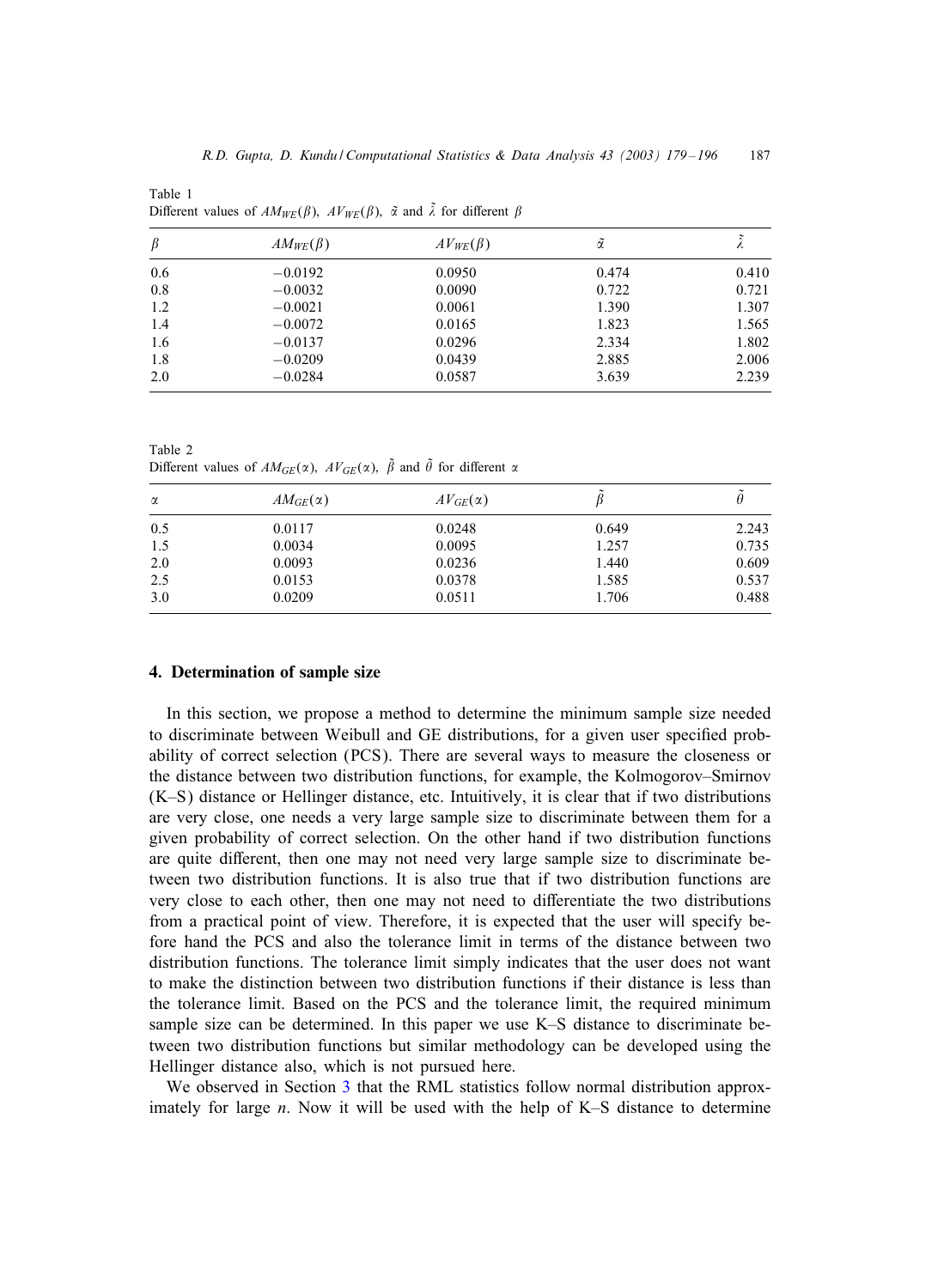<span id="page-9-0"></span>Table 3

The minimum sample size  $n = z_{0.70}^2 A V_{W E}(\beta)/(A M_{W E}(\beta))^2$ , using (4.5), for  $p^* = 0.7$  and when the null distribution is Weibull is presented. The K–S distance between WE ( $\beta$ , 1) and  $GE(\tilde{\alpha}, \tilde{\lambda})$  for different values of  $\beta$  is reported

| $\beta \rightarrow$ | 0.6   | 0.8   | 1.2   | 1.4   | 1.6   | 1.8   | 2.0   |
|---------------------|-------|-------|-------|-------|-------|-------|-------|
| $n \rightarrow$     | 71    | 242   | 381   | 88    | 44    | 28    | 20    |
| $K-S$               | 0.036 | 0.016 | 0.013 | 0.022 | 0.029 | 0.036 | 0.039 |

Table 4

The minimum sample size  $n = z_{0.70}^2 A V_{GE}(\alpha)/(A M_{GE}(\alpha))^2$ , using (4.6), for  $p^* = 0.7$  and when the null distribution is GE is presented. The K–S distance between GE  $(\alpha, 1)$  and WE  $(\tilde{\beta}, \tilde{\theta})$  for different values of  $\alpha$  is reported

| $\alpha \rightarrow$ | 0.5   | L.)   | 2.0   | 2.5   | 3.0   |
|----------------------|-------|-------|-------|-------|-------|
| $n \rightarrow$      | 50    | 431   | 75    | 45    | 32    |
| $K-S$                | 0.032 | 0.010 | 0.019 | 0.025 | 0.030 |

the required sample size *n* such that the PCS achieves a certain protection level  $p^*$ for a given tolerance level  $D^*$ . We explain the procedure assuming Case 1, Case 2 follows exactly along the same line.

Since T is asymptotically normally distributed with mean  $E_{WE}(T)$  and variance  $V_{WE}(T)$ , therefore the PCS is

$$
PCS(\beta) = P[T < 0 | \beta] \approx \Phi\left(\frac{-E_{WE}(T)}{\sqrt{V_{WE}(T)}}\right) = \Phi\left(\frac{-n \times AM_{WE}(\beta)}{\sqrt{n \times AV_{WE}(\beta)}}\right). \tag{4.3}
$$

Here  $\Phi$  is the distribution function of the standard normal random variable.  $AM_{WE}(\beta)$ and  $AV_{WE}(\beta)$  are same as defined in [\(3.6\)](#page-5-0) and [\(3.7\)](#page-5-0), respectively. Now to determine the sample size needed to achieve at least a  $p^*$  protection level, equate

$$
\Phi\left(\frac{-n \times AM_{WE}(\beta)}{\sqrt{n \times AV_{WE}(\beta)}}\right) = p^*
$$
\n(4.4)

and solve for  $n$ . It provides

$$
n = \frac{z_{p^*}^2 A V_{WE}(\beta)}{(AM_{WE}(\beta))^2}.
$$
\n(4.5)

Here  $z_{p*}$  is the 100  $p*$  percentile point of a standard normal distribution. For  $p* = 0.7$ and for different  $\beta$ , the values of *n* are reported in Table 3. Similarly for Case 2, we need

$$
n = \frac{z_{p^*}^2 A V_{GE}(\alpha)}{(AM_{GE}(\alpha))^2}.
$$
\n(4.6)

Here  $AM_{GE}(\alpha)$  and  $AV_{GE}(\alpha)$  are as defined in [\(3.12\)](#page-7-0) and [\(3.13\)](#page-7-0), respectively. We report *n*, with the help of Table [2](#page-8-0) for different values of  $\alpha$  when  $p^* = 0.7$  in Table 4.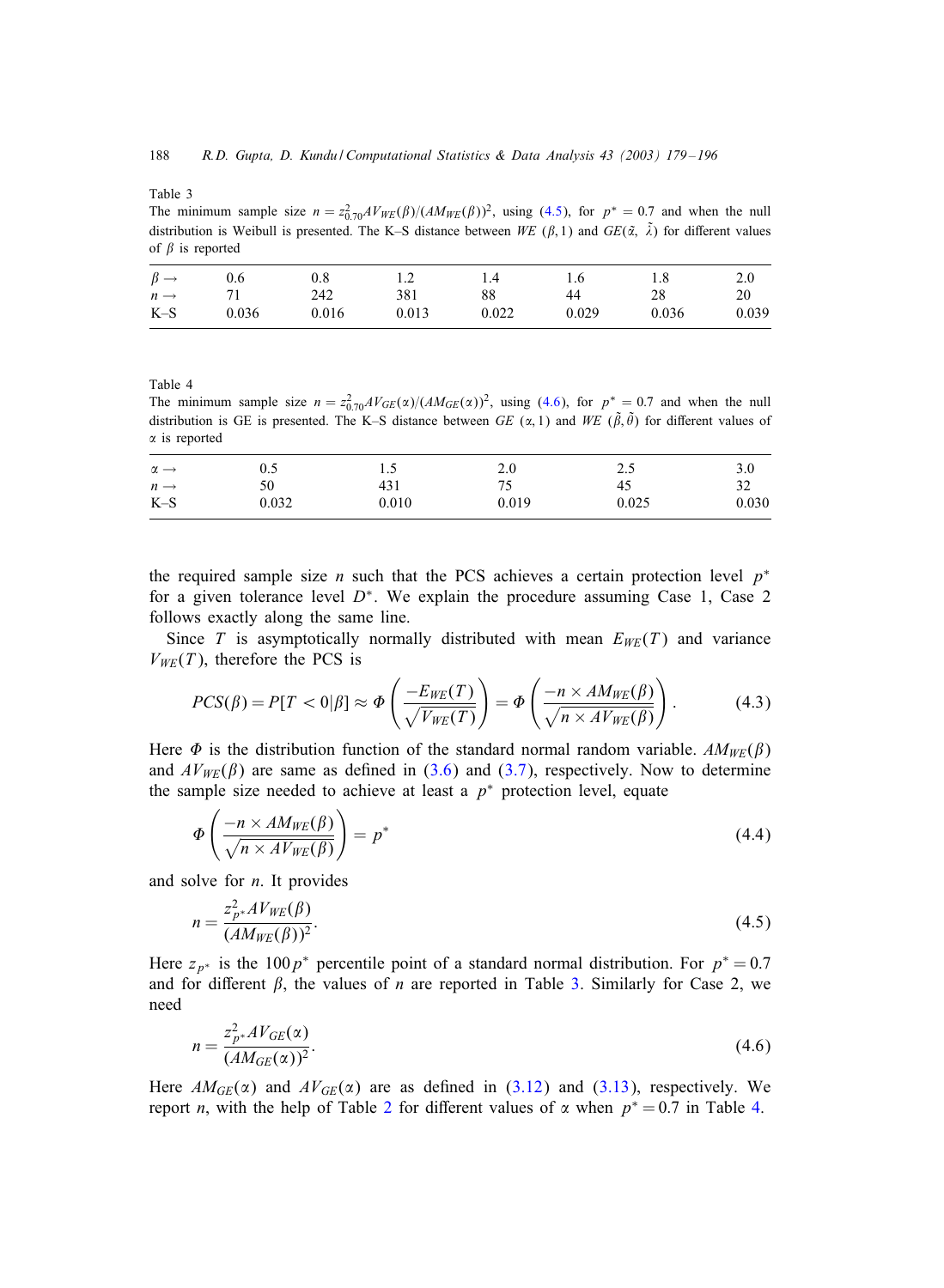<span id="page-10-0"></span>From Tables [3](#page-9-0) and [4](#page-9-0) it is immediate that as  $\alpha$  and  $\beta$  move away from 1, for a given PCS, the required sample size decreases as expected. From [\(4.5\)](#page-9-0) and [\(4.6\)](#page-9-0) it is clear that if one knows the range of the shape parameter of the null distribution then the minimum sample size can be obtained using  $(4.5)$  or  $(4.6)$  and using the fact that  $n$  increases as the shape parameter moves away from 1. But unfortunately in practice it may be completely unknown. Therefore, to have some idea of the shape parameter of the null distribution we make the following assumptions. It is assumed that the experimenter would like to choose the minimum sample size needed for a given protection level when the distance between two distribution functions is greater than a pre-specified tolerance level. The distance between two distribution functions is defined by the K–S distance. The K–S distance between two distribution functions, say  $F(x)$  and  $G(x)$  is defined as

$$
\sup_{x} |F(x) - G(x)|. \tag{4.7}
$$

We report K–S distance between  $WE(\beta, 1)$  and  $GE(\tilde{\alpha}, \tilde{\lambda})$  for different values of  $\beta$ in Table [3.](#page-9-0) Here  $\tilde{\alpha}$  and  $\tilde{\lambda}$  are same as defined in [\(3.3\)](#page-4-0) and [\(3.4\)](#page-4-0) and they have been reported in Table [1.](#page-8-0) Similarly, K–S distance between  $GE(\alpha, 1)$  and  $WE(\tilde{\beta}, \tilde{\theta})$  for different values of  $\alpha$  is reported in Table [4.](#page-9-0) Here  $\tilde{\beta}$  and  $\tilde{\theta}$  are same as defined in [\(3.10\)](#page-6-0) and  $(3.11)$  and they have been reported in Table [2.](#page-8-0) From Tables [3](#page-9-0) and [4](#page-9-0) it is clear that in both cases K–S distance between two distribution functions increases as the shape parameter moves away from 1.

Now we explain how we can determine the minimum sample size required to discriminate between Weibull and GE distributions for a user specified protection level and for a given tolerance level between the two distribution functions. Suppose the protection level is  $p^* = 0.7$  and the tolerance level is given in terms of K–S distance as  $D^* = 0.036$ . Here tolerance level  $D^* = 0.036$  means that the practitioner wants to discriminate between a Weibull distribution function and a GE distribution function only when their K–S distance is more than 0:036. From Table [3,](#page-9-0) it is clear that for case 1, K–S distance will be more than 0.036 if  $\beta \le 0.6$  or  $\beta \ge 1.8$ . Similarly from Table [4,](#page-9-0) it is clear that for case 2, K–S distance will be more than 0.036 if  $\alpha < 0.5$ or  $\alpha > 3.0$ . Therefore, if the null distribution is Weibull, then for the tolerance level  $D^* = 0.036$ , one needs  $n = max(71, 28) = 71$  to meet the PCS,  $p^* = 0.7$ . Similarly if the null distribution is GE then one needs at most  $n = max(32, 50) = 50$  to meet the above protection level  $p^* = 0.7$  and when the tolerance level  $D^* = 0.036$ . Therefore, for the given tolerance level 0.036 one needs  $max(50, 71) = 71$  to meet the protection level  $p^* = 0.7$  simultaneously for both the cases.

## 5. Numerical experiments

In this section we perform some numerical experiments to observe how these asymptotic results derived in Section  $3$  work for finite sample sizes. All computations are performed at the Indian Institute of Technology Kanpur, using Pentium-II processor. We use the random deviate generator of [Press et al. \(1993\)](#page-17-0) and all the programs are written in FORTRAN. They can be obtained from the authors on request. We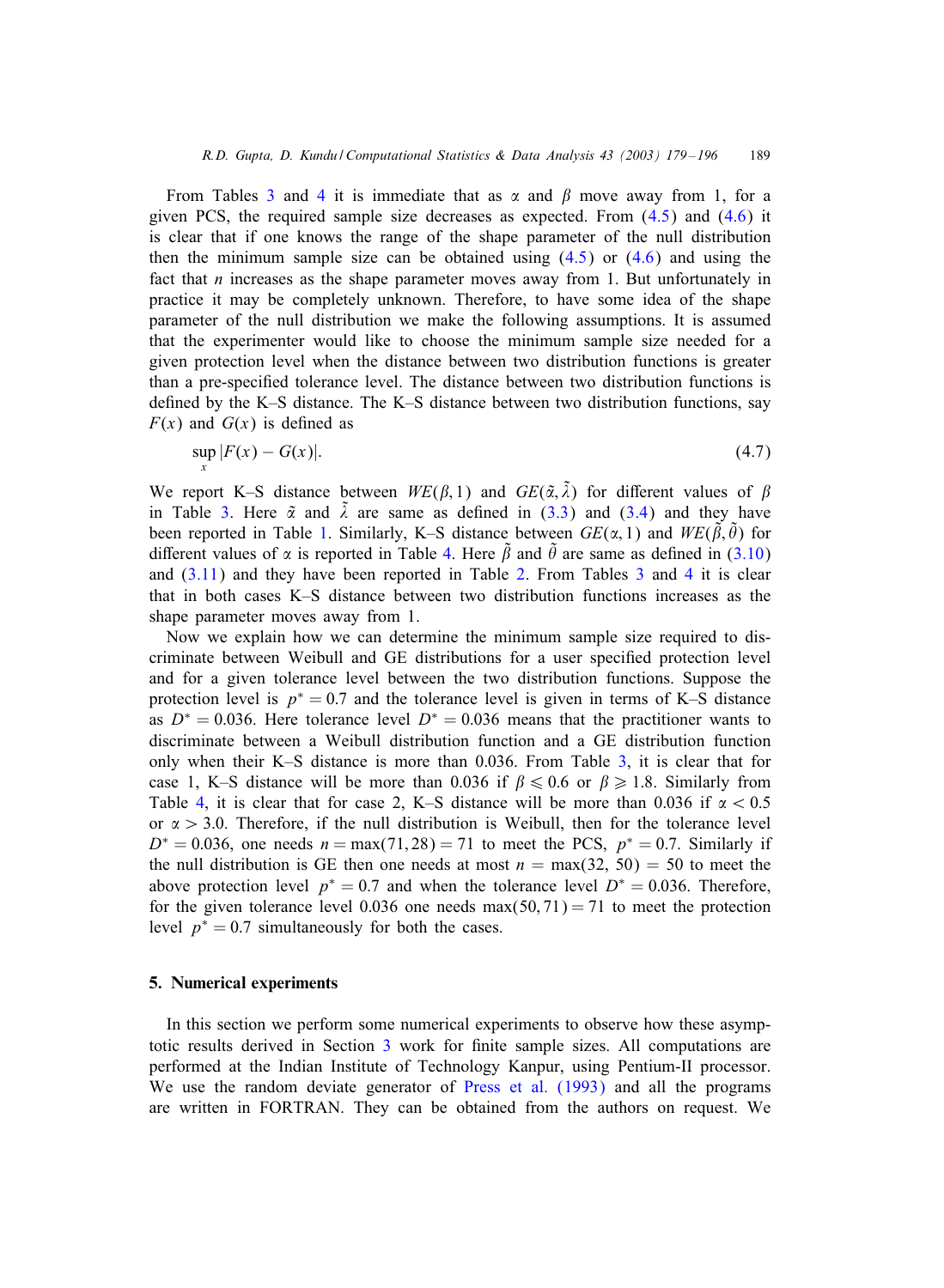Table 5

| asymptotic results               |        |        |        |        |        |  |
|----------------------------------|--------|--------|--------|--------|--------|--|
| $\beta \downarrow n \rightarrow$ | 20     | 40     | 60     | 80     | 100    |  |
| 0.6                              | 0.58   | 0.66   | 0.70   | 0.73   | 0.75   |  |
|                                  | (0.61) | (0.65) | (0.68) | (0.71) | (0.75) |  |
| 0.8                              | 0.53   | 0.56   | 0.59   | 0.61   | 0.62   |  |
|                                  | (0.56) | (0.58) | (0.60) | (0.62) | (0.63) |  |
| 1.2                              | 0.56   | 0.58   | 0.59   | 0.60   | 0.61   |  |
|                                  | (0.55) | (0.57) | (0.58) | (0.59) | (0.60) |  |
| 1.4                              | 0.63   | 0.66   | 0.67   | 0.71   | 0.72   |  |
|                                  | (0.60) | (0.64) | (0.67) | (0.69) | (0.71) |  |
| 1.6                              | 0.66   | 0.71   | 0.74   | 0.77   | 0.82   |  |
|                                  | (0.64) | (0.69) | (0.73) | (0.76) | (0.82) |  |
| 1.8                              | 0.70   | 0.75   | 0.78   | 0.82   | 0.84   |  |
|                                  | (0.67) | (0.74) | (0.78) | (0.81) | (0.84) |  |
| 2.0                              | 0.71   | 0.79   | 0.82   | 0.86   | 0.88   |  |
|                                  | (0.70) | (0.77) | (0.82) | (0.85) | (0.88) |  |

The PCS based on Monte Carlo Simulations and also based on asymptotic results when the null distribution is Weibull. The element in the first row in each box represents the results based on Monte Carlo Simulations (10,000 replications) and the number in bracket immediately below represents the result obtained by using

compute the PCS based on simulations and we also compute it based on asymptotic results derived in Section [3.](#page-3-0) We consider different sample sizes and also different shape parameters of the null distributions. The details are explained below.

First we consider the case when the null distribution is Weibull and the alternative is GE. In this case we consider  $n = 20, 40, 60, 80, 100$  and  $\beta = 0.6, 0.8, 1.2, 1.4, 1.6, 1.8$ and 2.0. For a fixed  $\beta$  and n we generate a random sample of size n from  $WE(\beta, 1)$ , we finally compute T as defined in  $(2.3)$  and check whether T is positive or negative. We replicate the process 10,000 times and obtain an estimate of the PCS. We also compute the PCSs by using these asymptotic results as given in [\(4.3\)](#page-9-0). The results are reported in Table 5. Similarly, we obtain the results when the null distribution is GE and the alternative is Weibull. In this case we consider the same set of  $n$  and  $\alpha = 0.5, 1.5, 2.0, 2.5, 3.0$ . The results are reported in Table [6.](#page-12-0) In each box the first row represents the results obtained by using Monte Carlo simulations and the second row represents the results obtained by using the asymptotic theory.

It is quite clear from Tables 5 and [6](#page-12-0) that as the sample size increases the PCS increases as expected. It is also clear that as the shape parameter moves away from 1, the PCS increases. Even when the sample size is 20, asymptotic results work quite well for both the cases for all possible parameter ranges. From the simulation study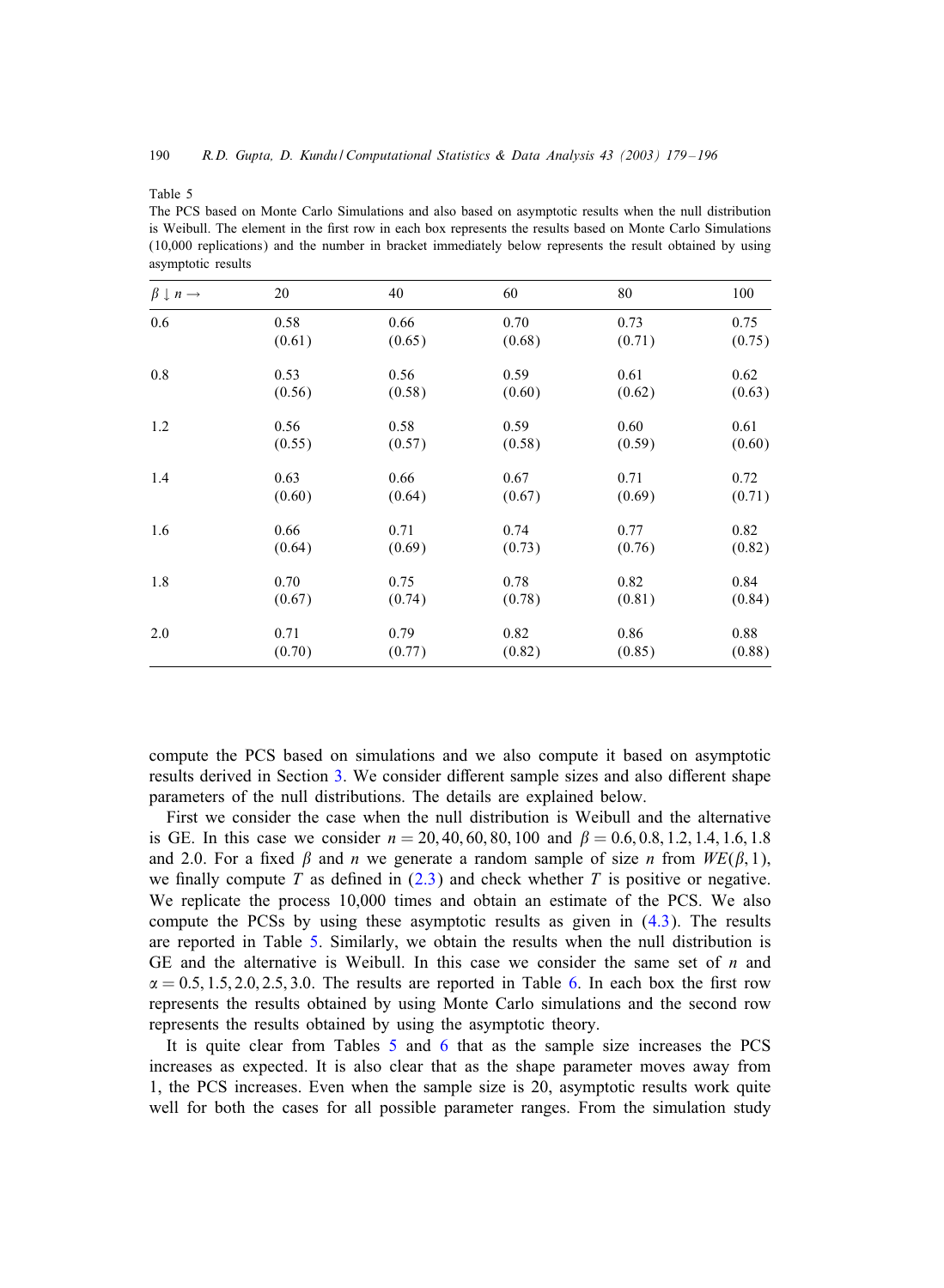<span id="page-12-0"></span>Table 6

The PCS based on Monte Carlo Simulations and also based on asymptotic results when the null distribution is GE. The element in the first row in each box represents the results based on Monte Carlo Simulations (10,000 replications) and the number in bracket immediately below represents the result obtained by using asymptotic results

| $\alpha \downarrow n \rightarrow$ | 20     | 40     | 60     | 80     | 100    |
|-----------------------------------|--------|--------|--------|--------|--------|
| 0.5                               | 0.66   | 0.70   | 0.71   | 0.74   | 0.76   |
|                                   | (0.63) | (0.68) | (0.72) | (0.75) | (0.77) |
| 1.5                               | 0.53   | 0.57   | 0.60   | 0.62   | 0.64   |
|                                   | (0.56) | (0.59) | (0.61) | (0.62) | (0.64) |
| 2.0                               | 0.57   | 0.63   | 0.68   | 0.70   | 0.73   |
|                                   | (0.60) | (0.65) | (0.68) | (0.71) | (0.73) |
| 2.5                               | 0.62   | 0.68   | 0.72   | 0.77   | 0.79   |
|                                   | (0.64) | (0.69) | (0.73) | (0.76) | (0.79) |
| 3.0                               | 0.63   | 0.72   | 0.75   | 0.81   | 0.82   |
|                                   | (0.66) | (0.72) | (0.76) | (0.80) | (0.82) |

it is recommended that asymptotic results can be used quite effectively even when the sample size is as small as 20 for all possible choices of the shape parameters.

#### 6. Data analysis

In this section we analyze two data sets and use our method to discriminate between two populations.

*Data Set 1*: The first data set is as follows; [\(Lawless, 1982,](#page-17-0) p. 228). The data given arose in tests on endurance of deep groove ball bearings. The data are the number of million revolutions before failure for each of the 23 ball bearings in the life test and they are 17.88, 28.92, 33.00, 41.52, 42.12, 45.60, 48.80, 51.84, 51.96, 54.12, 55.56, 67.80, 68.44, 68.64, 68.88, 84.12, 93.12, 98.64, 105.12, 105.84, 127.92, 128.04, 173.40.

When we use a GE model, the MLEs of the different parameters are  $\hat{\alpha} = 5.2589$ ,  $\hat{\lambda} =$ 0.0314 and  $\ln(L_{GE}(\hat{\alpha}, \hat{\lambda})) = -112.9763$ . Similarly, if we use a Weibull model, the MLEs of the different parameters are  $\hat{\beta} = 2.1050$ ,  $\hat{\theta} = 0.0122$  and  $\ln(L_{WE}(\hat{\beta}, \hat{\theta})) = -113.6887$ . Therefore,  $T = -112.9763 + 113.6887 = 0.7124 > 0$ , which indicates to choose the GE model. In Fig.  $2$ , we provide the histogram of the data and the two fitted densities. From the fitted density functions it appears that generalized exponential distribution provides a *better fit* than Weibull distribution in this case.

If the distribution were GE with  $\alpha = 5.2589 = \hat{\alpha}$  and  $\lambda = 0.0314 = \hat{\lambda}$ , then we compute PCS by computer simulations (based on 10,000 replications) similarly as in Section [5](#page-10-0) and we obtain  $PCS = 0.7059$ . It implies that PCS will be more than 70%. On the other hand if the choice of GE were wrong and the original distribution was Weibull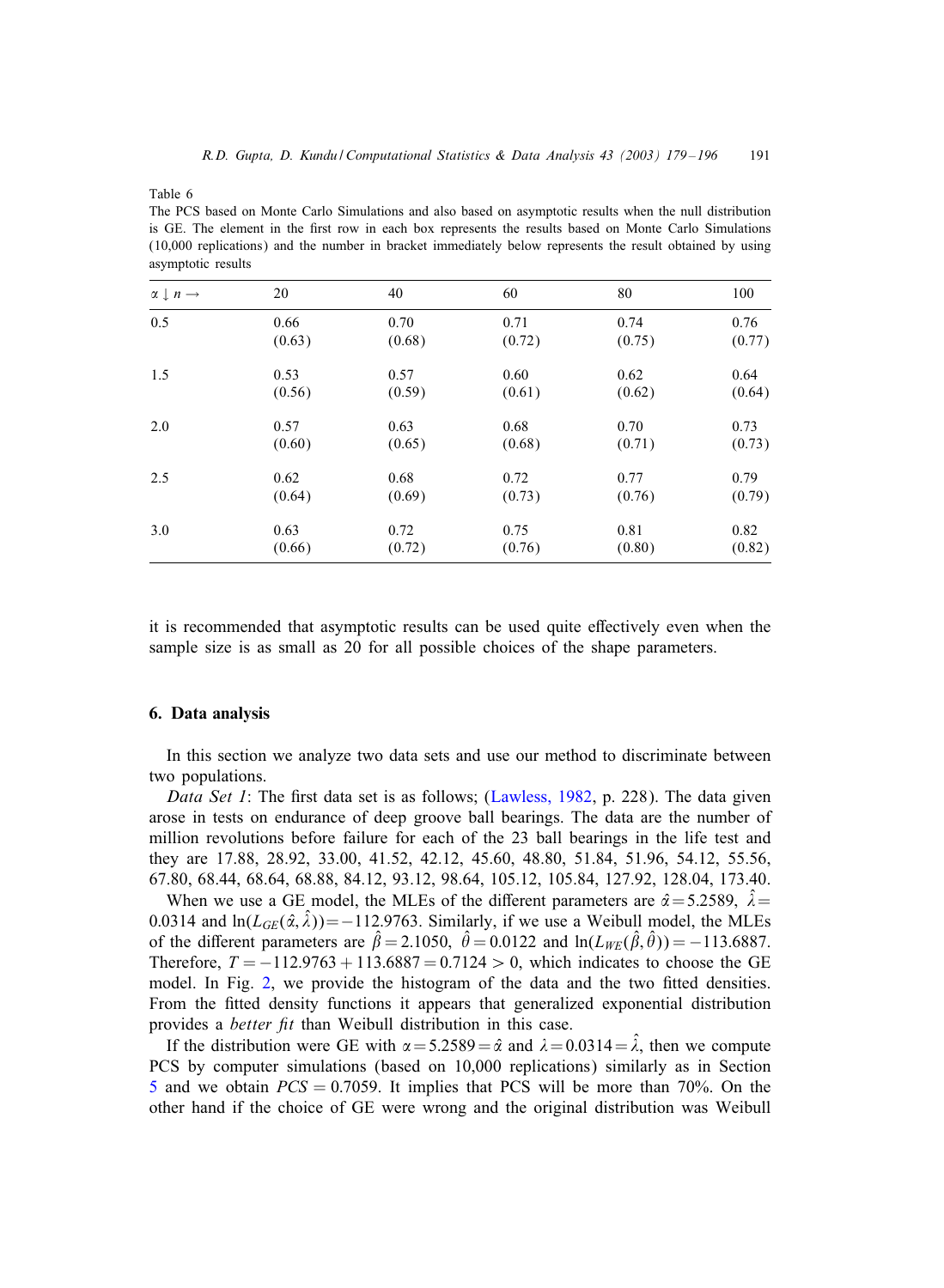<span id="page-13-0"></span>

Fig. 2. The histogram of the data set 1 and the fitted density functions.

with shape parameter  $\beta = 2.1050 = \hat{\beta}$  and scale parameter  $\theta = 0.0122 = \hat{\theta}$ , then similarly as before based on 10,000 replications we obtain  $PCS = 0.7121$ , yielding an estimated risk less than approximately 30% to choose the wrong model. Now we compute the PCSs based on large sample approximations. Assuming that the data are coming from GE, we obtain  $AM_{GE}(5.2589) = 0.0300$  and  $AV_{GE}(5.2589) = 0.0763$ , it implies from [\(3.12\)](#page-7-0) and [\(3.13\)](#page-7-0) that  $E_{GE}(T) \approx 0.6910$  and  $V_{GE}(T) \approx 1.7554$ . Therefore, assuming that the data are from GE, T is approximately normally distributed with mean = 0.6910, variance = 1.7554 and  $PCS = 1 - \Phi(-0.5215) = \Phi(0.5215) \approx 0.70$ , which is almost equal to the above simulation result. Moreover under the same assumption that the data are from a GE, we obtain the approximate  $p$  value of the observed  $T = 0.7124$  is 0.49. Similarly, assuming that the data are coming from a Weibull, we compute  $AM_{WE}(2.1050) = -0.0297$  and  $AV_{WE}(2.1050) = 0.0646$ . Using, [\(3.6\)](#page-5-0) and [\(3.7\)](#page-5-0) we have  $E_{WE}(T) \approx -0.6794$  and  $V_{WE}(T) \approx =1.4860$ . Therefore, assuming that the data are from a Weibull distribution the probability of miss classification  $(1 - PCS)$  is  $1 - \Phi(0.5573) \approx 0.28$ , which is also very close to the simulated results. In this case the approximate  $p$  value of the observed  $T$  is 0.13. Comparing the two  $p$  values also, we would like to say that the data are coming from a GE distribution and the probability correct selection is at least  $min(0.70, 0.72) = 0.70$  in this case.

*Data Set 2*: The second data set [\(Linhart and Zucchini, 1986,](#page-17-0) p. 69) represents the failure times of the air conditioning system of an airplane: 23, 261, 87, 7, 120, 14, 62, 47, 225, 71, 246, 21, 42, 20, 5, 12, 120, 11, 3, 14, 71, 11, 14, 11, 16, 90, 1, 16, 52, 95.

Under the assumption that the data are from a GE distribution, the MLEs of the different parameters are  $\hat{\alpha} = 0.8130$  and  $\hat{\lambda} = 0.0145$ , also  $\ln(L_{GE}(\hat{\alpha}, \hat{\lambda})) = -152.264$ . Similarly under the assumption that the data are from a Weibull distribution, the MLEs of the different Weibull parameters are  $\hat{\beta} = 0.8554$  and  $\hat{\theta} = 0.0183$ . We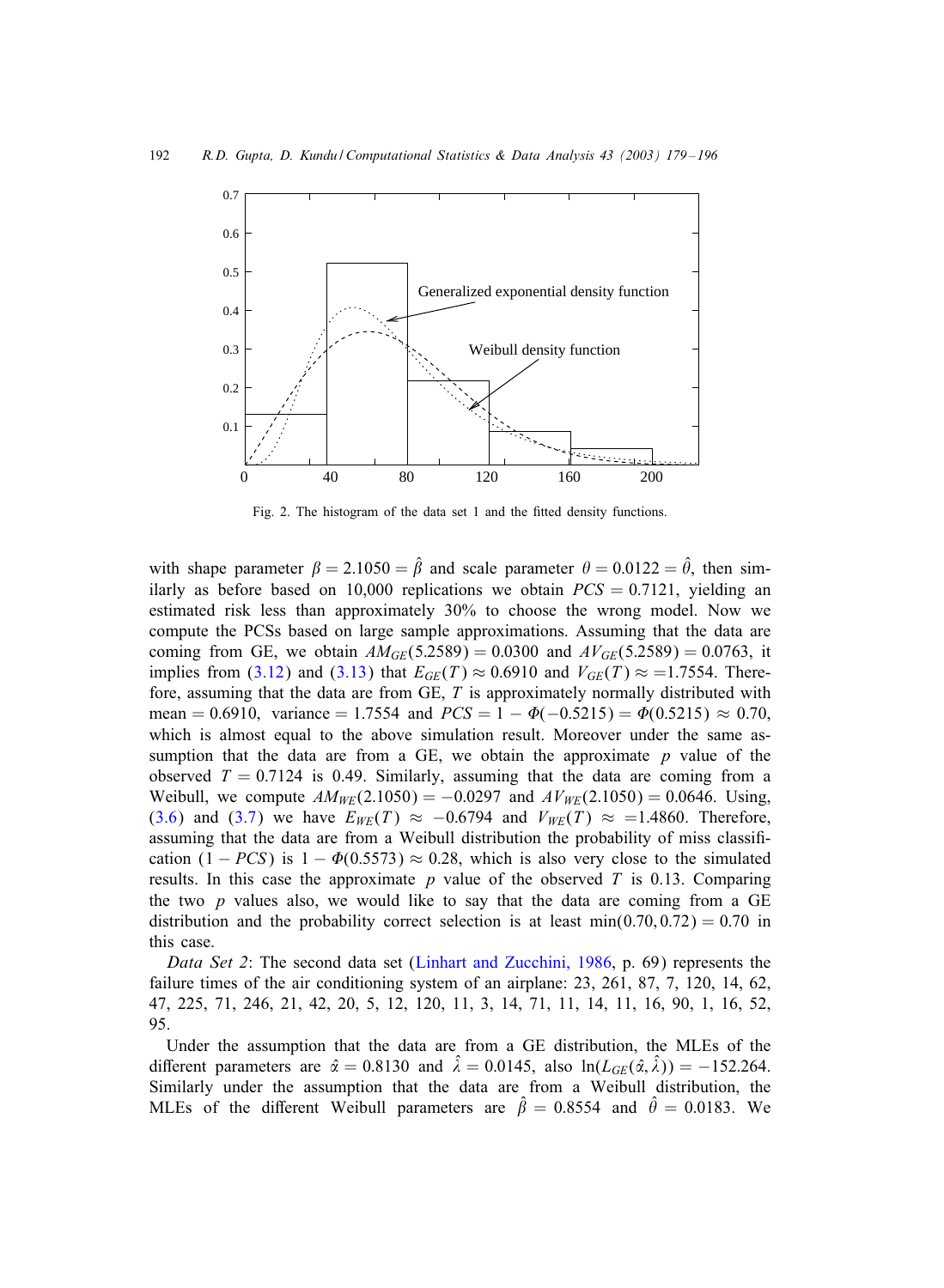

Fig. 3. The histogram of the data set 2 and the fitted density functions.

provide the histogram of the data set  $2$  and the two fitted densities in Fig.  $3$ . From the figure it appears that both the fits are quite close to each other. In this case  $ln(L_{WE}(\hat{\beta}, \hat{\theta})) = -152.007$  and that provides  $\hat{T} = -152.264 + 152.007 = -0.257 < 0.$ Therefore, we choose the Weibull model in this case. Under the assumptions that the data are from  $WE(0.8554, 0.0183)$ , we obtain  $PCS = 0.5224$  based on simulation results. Moreover, under the assumptions that the data are from  $GE(0.8130, 0.0145)$ ,  $PCS =$ 0.5380. We obtain  $AM_{WE}(0.8554) = -0.0055$ ,  $AV_{WE}(0.8554) = 0.0184$ ,  $AM_{GE}(0.8130) =$ 0.0004,  $AV_{GE}(0.8130)=0.0061$ . From [\(3.12\)](#page-7-0), [\(3.13\)](#page-7-0), [\(3.6\)](#page-5-0) and [\(3.7\)](#page-5-0) we have  $E_{WE}(T) \approx$  $-0.1658$ ,  $V_{WE}(T) \approx 0.5515$ ,  $E_{GE}(T) \approx 0.0013$  and  $V_{GE} \approx 0.1823$ . Therefore using large sample approximation, under the assumption that the data are coming from a Weibull distribution,  $PCS = \Phi(0.2025) \approx 0.5871$  and using simulations we obtain  $PCS = 0.5224$ . The approximate p value of the observed T is 0.43. Similarly, under the assumption that the data are coming from a GE, using the large sample approximation we obtain  $PCS = \Phi(0.0030) \approx 0.50$  and using simulations  $PCS = 0.5345$ . The corresponding approximate  $p$  value of the observed  $T$  is 0.15. Therefore, the  $p$  value also suggests to choose a Weibull model for data set 2, but interestingly PCS is only around 50% in this case.

From the two examples it is clear that not only the sample size but the model parameters also play a very important role in choosing between two overlapping distributions. For comparison purposes we compute K–S distances in both cases and plot the two fitted distribution functions for data set 1 and data set 2 in Figs. [4](#page-15-0) and [5,](#page-15-0) respectively. It is observed that for data set 1, the  $K-S$  distance between the two fitted distributions is 0.039 and for data set 2, the corresponding K–S distance is 0.022. For data set 2, it is very clear that two fitted distribution functions are very close to each other and therefore discriminating between them is very difficult. It also shows that the distance between the two fitted distributions is very important in discriminating two overlapping families.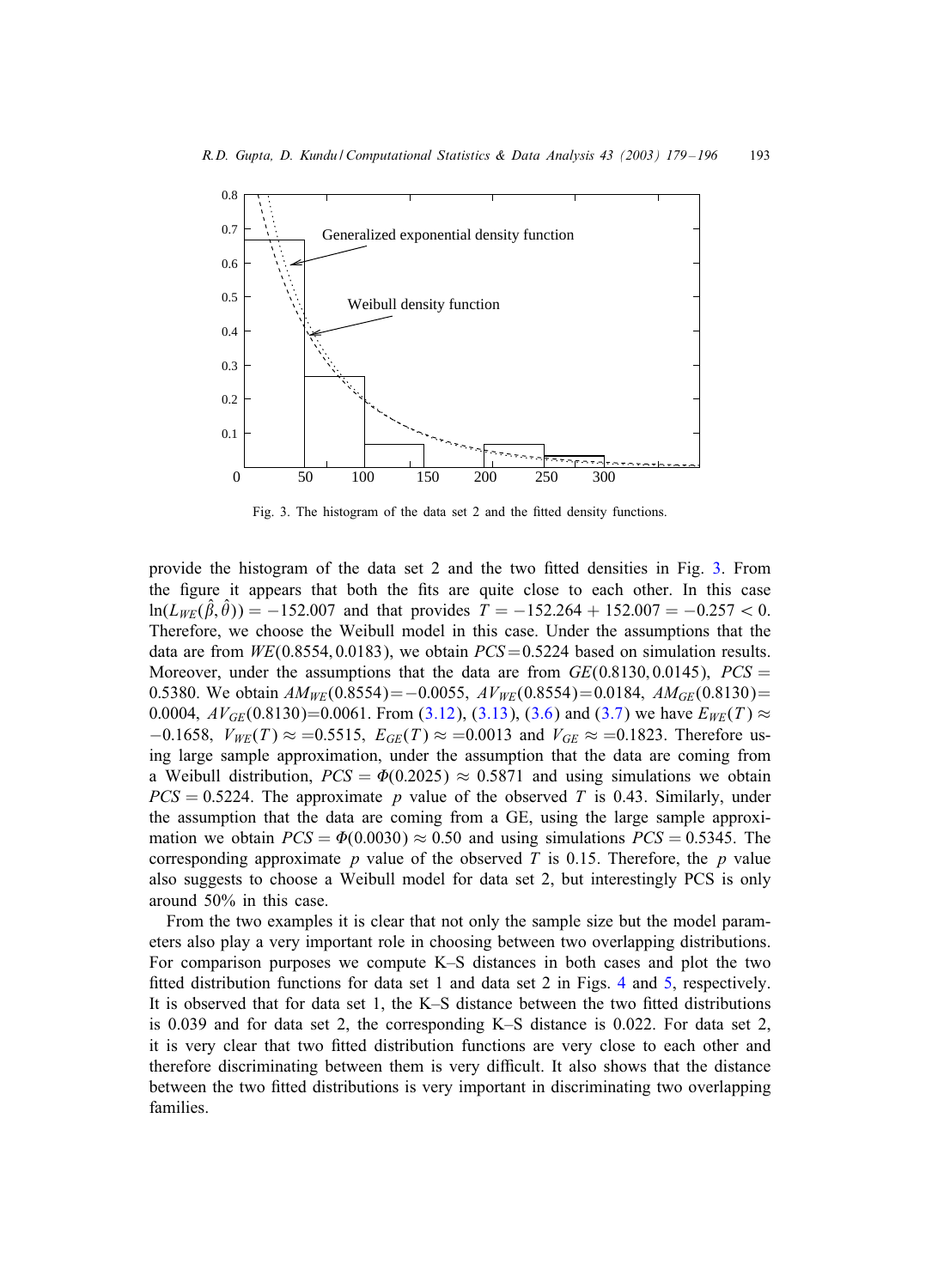<span id="page-15-0"></span>

Fig. 4. The two fitted distribution functions for data set 1.



Fig. 5. The two fitted distribution functions for data set 2.

## 7. Conclusions

In this paper we consider the problem of discriminating between two overlapping families of distribution functions, namely Weibull and GE families. We consider the statistic based on the RML and obtain asymptotic distributions of the test statistics under null hypotheses. Using a Monte Carlo simulation we compare the probability of correct selection with these asymptotic results and it is observed that even when the sample size is very small these asymptotic results work quite well for a wide range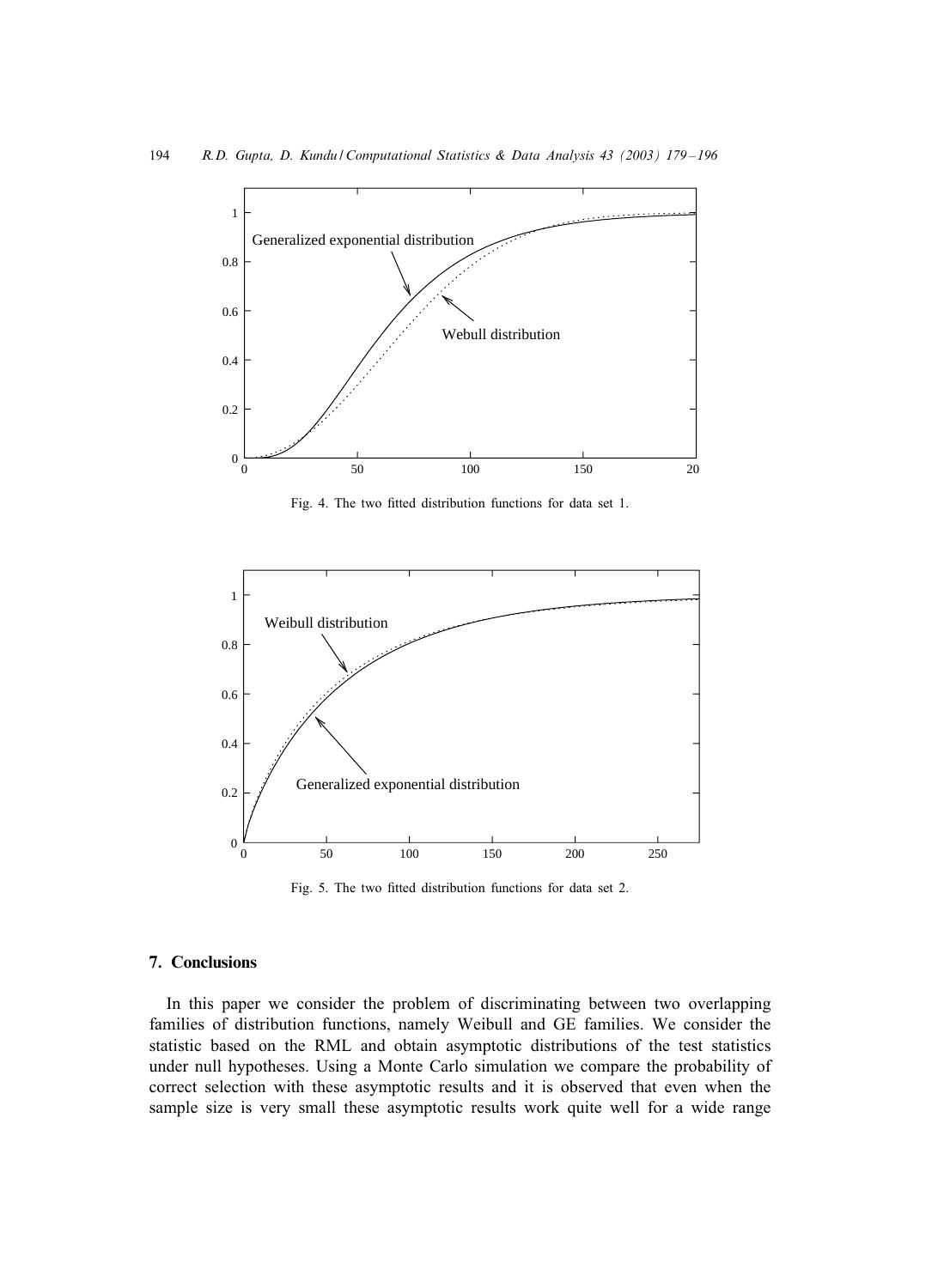<span id="page-16-0"></span>of the parameter space. Therefore, these asymptotic results can be used to estimate the PCS. We use these asymptotic results to calculate the minimum sample size needed to discriminate between two distribution functions for a user specified probability of correct selection. We use the concept of tolerance level based on the distance between two distribution functions. For a particular  $D^*$  tolerance level the required minimum sample size is obtained for a given user specified protection level. Two small tables are provided for the protection level 0:70 but for the other protection level the tables can be easily used as follows. For example if we need the protection level  $p^* = 0.8$ , then all the entries corresponding to the row of *n*, will be multiplied by  $z_{0.8}^2/z_{0.7}^2$ , because of [\(4.6\)](#page-9-0). Therefore, Tables [3](#page-9-0) and [4](#page-9-0) can be used for any given protection level. We have just presented two small tables for illustration purposes, extensive tables for different values of  $\beta$  and  $\alpha$  can be obtained from the authors on request. It may be mentioned that similar methodologies can be developed in discriminating between GE and gamma distributions or between GE and log-normal distributions. More work is needed in that direction.

## Acknowledgements

The authors would like to thank two referees and one associate editor for very constructive suggestions. The authors would also like to thank the co-editor Professor Dr. Erricos John Kontoghiorghes for encouragements.

#### References

- Bain, L.J., Engelhardt, M., 1980. Probability of correct selection of Weibull versus gamma based on likelihood ratio. Comm. Statist. Ser. A. 9, 375–381.
- Balasooriya, C.P., Abeysinghe, T., 1994. Selecting between gamma and Weibull distributions: approach based on prediction of order statistics. J. Appl. Statist. 21 (3), 17–27.
- Cox, D.R., 1961. Tests of separate families of hypotheses. Proceedings of the Fourth Berkeley Symposium in Mathematical Statistics and Probability, Berkeley, University of California Press, pp. 105 –123.
- Cox, D.R., 1962. Further results on tests of separate families of hypotheses. J. Roy. Statist. Soc. Ser. B 24, 406–424.
- Dumonceaux, R., Antle, C.E., 1973. Discrimination between the log-normal and the Weibull distributions. Technometrics 15 (4), 923–926.
- Dumonceaux, R., Antle, C.E., Haas, G., 1973. Likelihood ratio test for discrimination between two models with unknown location and scale parameters. Technometrics 15 (1), 19-27.
- Gupta, R.D., Kundu, D., 1999. Generalized exponential distributions. Austral. N. Z. J. Statist. 41 (2), 173– 188.
- Gupta, R.D., Kundu, D., 2001a. Exponentiated exponential distribution: an alternative to gamma and Weibull distributions. Biometrical J. 43 (1), 117–130.
- Gupta, R.D., Kundu, D., 2001b. Generalized exponential distributions: different methods of estimations. J. Statist. Comput. Simulations 69 (4), 315–338.
- Gupta, R.D., Kundu, D., Manglick, A., 2001. Probability of correct selection of Gamma versus GE or Weibull versus GE based on likelihood ratio test. Technical Report, The University of New Brunswick, Saint John.